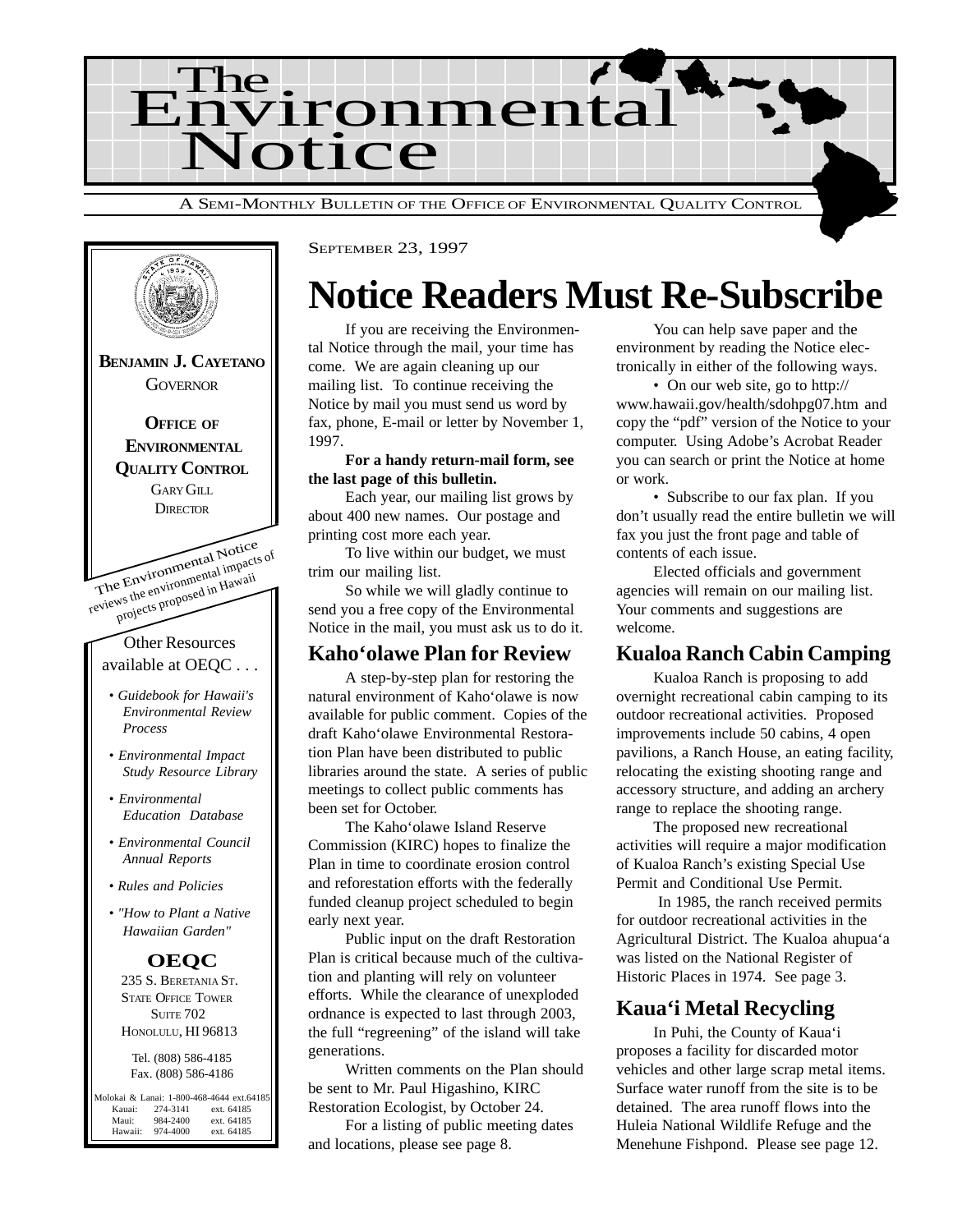# Table of Contents

SEPTEMBER 23, 1997

#### **1** Oahu Notices

| <b>Draft Environmental Assessments</b>                                                       |  |
|----------------------------------------------------------------------------------------------|--|
|                                                                                              |  |
|                                                                                              |  |
|                                                                                              |  |
|                                                                                              |  |
| <b>Final Environmental Assessments/</b><br><b>Findings of No Significant Impacts (FONSI)</b> |  |
|                                                                                              |  |

#### **National Environmental Protection Act (NEPA)**

| (6) Hawaii Air National Guard Aircraft Realignments and Facility                                                                                                                                          |
|-----------------------------------------------------------------------------------------------------------------------------------------------------------------------------------------------------------|
|                                                                                                                                                                                                           |
| $\mathbf{D}_{11}$ and another $\mathbf{D}_{11}$ but $\mathbf{D}_{21}$ and $\mathbf{D}_{31}$ and $\mathbf{D}_{41}$ and $\mathbf{D}_{41}$ and $\mathbf{D}_{51}$ and $\mathbf{D}_{61}$ and $\mathbf{D}_{71}$ |

| <b>Previously Published Projects Pending Public Comments</b> |  |
|--------------------------------------------------------------|--|
|                                                              |  |

#### 3 **Maui Notices**

| <b>Draft Environmental Assessments</b> |  |
|----------------------------------------|--|
|----------------------------------------|--|

|--|

#### **National Environmental Policy Act (NEPA)**

| (2) Maalaea Harbor for Light-Draft Vessels Discharge of |
|---------------------------------------------------------|
|                                                         |

#### 6 **[Hawaii Notices](#page-9-0)**

#### **Draft Environmental Assessments**

#### **Final Environmental Assessments/**

| <b>Findings of No Significant Impacts (FONSI)</b>                 |  |
|-------------------------------------------------------------------|--|
|                                                                   |  |
| (5) Halewai Trail Shelter Construction along the Ainapo Trail  11 |  |
| (6) Lanikaula/Manono Intersection Traffic Signal Improvements 11  |  |

#### 7 **[Kauai Notices](#page-12-0)**

#### **Draft Environmental Assessments**

#### **Final Environmental Assessments/**

| <b>Findings of No Significant Impacts (FONSI)</b>                 |  |
|-------------------------------------------------------------------|--|
|                                                                   |  |
|                                                                   |  |
| (4) Kalalau Rim Endangered Plant Exclosure & Outplanting Site  13 |  |
| (5) Kekaha Wildlife Habitat Improvement Project  14               |  |
|                                                                   |  |

#### **Shoreline Notices**

#### **Pollution Control Permits**

|--|

#### **Federal Notices**

| Waimanalo Bay Safety Zone for Amphibious Landing at Bellows Air |  |
|-----------------------------------------------------------------|--|
|                                                                 |  |
|                                                                 |  |
| Addendum to the Recovery Plan for Moloka'i Plant Cluster  18    |  |
| Visit to Honolulu and the Republic of the Marshall Islands  18  |  |
|                                                                 |  |
|                                                                 |  |
| EPA proposing Worker Protection Standard for                    |  |
|                                                                 |  |
|                                                                 |  |

#### **[Conservation District Notices](#page--1-0)**

Landscaping of Rim Island No. 1 in Hawaii Kai Marina ..................... 19

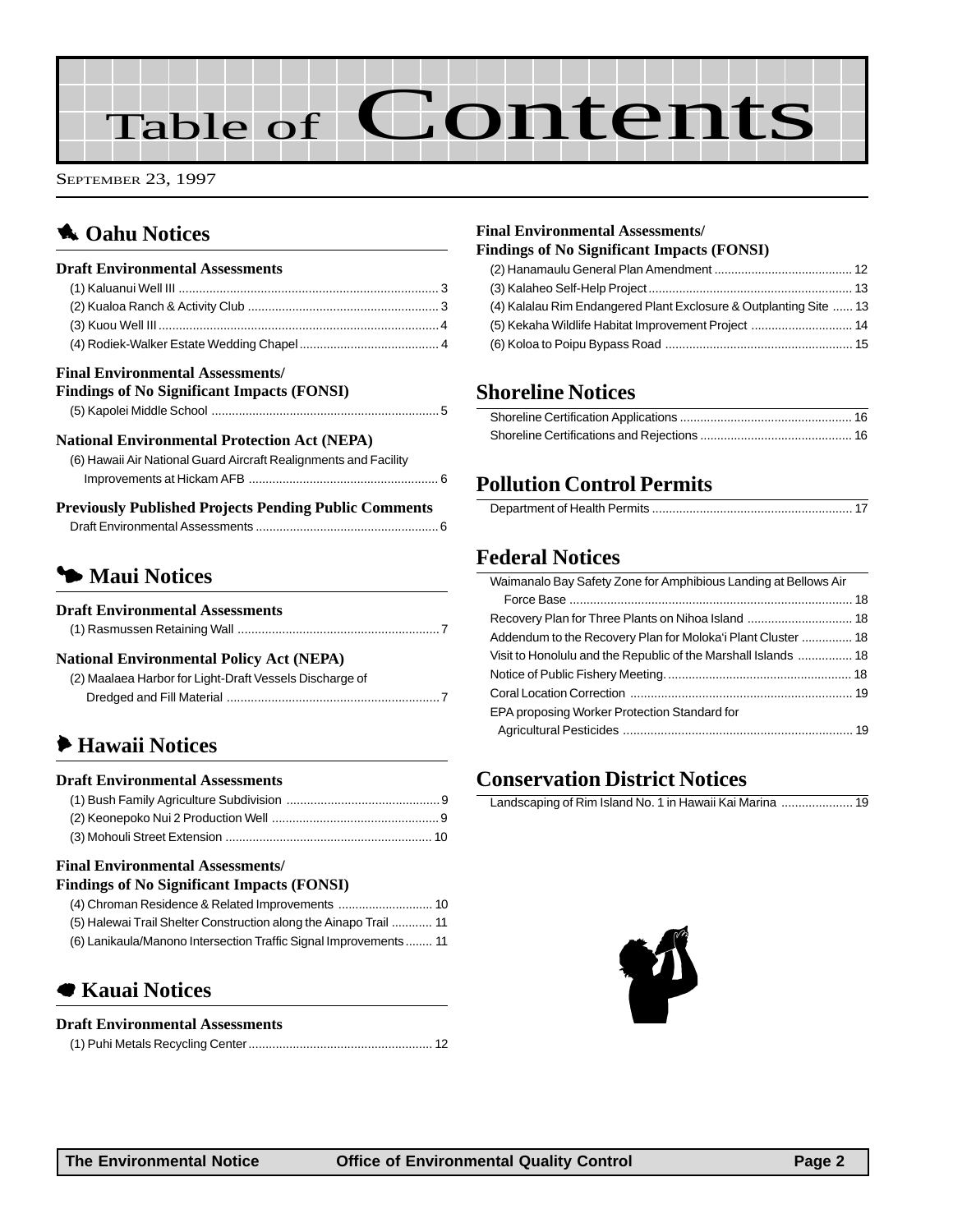**Oahu Notices**

**3**

### **Draft Environmental Assessments**

### 1 **(1) Kaluanui Well III**

| District:                                               | Koolauloa                         |
|---------------------------------------------------------|-----------------------------------|
| TMK:                                                    | 5-3-011:009                       |
| Applicant:                                              | City and County of Honolulu       |
|                                                         | Board of Water Supply             |
|                                                         | 630 South Beretania Street        |
|                                                         | Honolulu, Hawaii 96843            |
|                                                         | Contact: Barry Usagawa (527-5235) |
|                                                         | <b>Approving Agency/Accepting</b> |
| <b>Authority:</b>                                       | City and County of Honolulu       |
|                                                         | Board of Water Supply             |
|                                                         | 630 South Beretania Street        |
|                                                         | Honolulu, Hawaii 96843            |
|                                                         | Contact: Barry Usagawa (527-5235) |
| <b>Consultant:</b>                                      | M&E Pacific, Inc.                 |
|                                                         | 1001 Bishop Street, Suite 500     |
|                                                         | Honolulu, Hawaii 96813            |
|                                                         | Contact: Paul Inouye (521-3051)   |
| <b>Public Comment</b>                                   |                                   |
| $\mathbf{D}_{\text{new}}$ and $\mathbf{D}_{\text{new}}$ | 0.441333232331007                 |

| <b>Deadline:</b> | October 23, 1997                         |
|------------------|------------------------------------------|
| <b>Status:</b>   | DEA First Notice pending public comment. |
|                  | Address comments to the applicant with   |
|                  | copies to the consultant and OEQC.       |

The City and County of Honolulu Board of Water Supply (BWS) proposes to convert the existing Kaluanui Exploratory Well III, in Koolauloa, Oahu, into a production facility. The project site is located approximately 4,800 feet away from Kamehameha Highway within the Sacred Falls State Park which is owned by the State of Hawaii. The proposed project includes the installation of a 700 gpm submersible pump, an access road, an 8-inch water main and appurtenances. The proposed facility is anticipated to yield approximately 1.0 million gallons of potable water per day to the distribution systems. The estimated construction cost is \$1,750,000. The proposed production well is not expected to impact Kaluanui Stream since the intervening layers of alluvium isolate the basal aquifer from the stream.

### 1 **(2) Kualoa Ranch & Activity Club**

5 **4 6 4 6 4** 

**1**

**2**

| District:             | Koolauloa                                                          |
|-----------------------|--------------------------------------------------------------------|
| TMK:                  | 4-9-04:por. 02; 4-9-05:por. 01                                     |
| Applicant:            | Kualoa Ranch & Activity Club, Inc.                                 |
|                       | P.O. Box 650                                                       |
|                       | Kaaawa, Hawaii 96730                                               |
|                       | Contact: John Morgan (237-8529)                                    |
|                       | <b>Approving Agency/Accepting</b>                                  |
| <b>Authority:</b>     | City and County of Honolulu                                        |
|                       | Department of Land Utilization                                     |
|                       | 650 South King Street                                              |
|                       | Honolulu, Hawaii 96813                                             |
|                       | Contact: Sharon Nishiura/Steve Tagawa                              |
|                       | $(527 - 5028 / 523 - 4817)$                                        |
| <b>Public Comment</b> |                                                                    |
| <b>Deadline:</b>      | October 23, 1997                                                   |
| Status:               | DEA First Notice pending public comment.                           |
|                       | Address comments to the applicant with                             |
|                       | copies to the approving agency or accepting<br>authority and OEQC. |

Kualoa Ranch, located at the foothills of the Koolau Mountains, consists of approximately 4,000 acres of land once used for sugarcane and pineapple cultivation, grazing, aquaculture and various diversified crops. These lands are part of three separate ahupua'a, including the Hakipu'u, Kualoa and Ka'a'awa ahupua'a.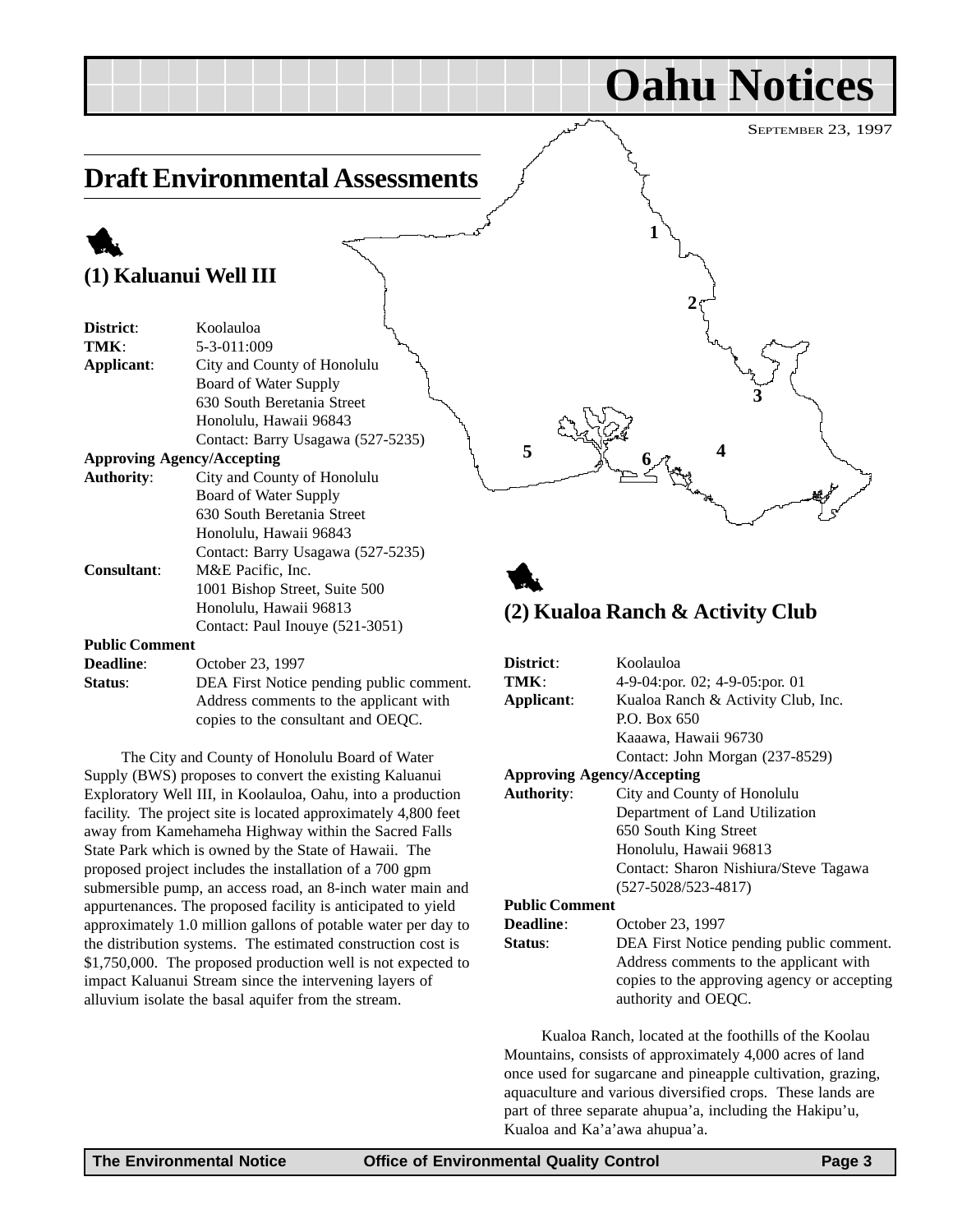## <span id="page-3-0"></span>**Oahu Notices**

SEPTEMBER 23, 1997

On December 20, 1985, Kualoa Ranch was issued a State Special Use Permit (85/SUP-2) and Conditional Use Permit (85/CUP-15) for outdoor recreational activities on 2.45 acres of land located within the State Land Use Agricultural District that were not normally permissible, but considered "unusual and reasonable" pursuant to Chapter 205, Hawaii Revised Statutes (HRS). This approval allowed a shooting range, helipad, all-terrain vehicle (ATV) tour road and maintenance facility. The CUP activities included a survival game (paintball), shooting range, helicopter rides, horse-drawn wagon rides, and ocean-oriented activities (snorkeling, scuba diving, windsurfing, jet skiing and catamaran sailing tours.)

Kualoa Ranch also continues to actively pursue a wide variety of diversified agricultural enterprises with varied success, included aquaculture, tropical fruits, cut flowers, ornamental plants, field stock nursery and also raising livestock (horse, cattle and sheep). According to the Ranch, the outdoor recreational uses are complementary to on-going agricultural operations and help to subsidize some of the weaker agricultural activities, as well as fund research into new agricultural ventures.

Kualoa Ranch is proposing to add overnight recreational cabin camping to its existing outdoor recreational activity operations. Proposed improvements include constructing 50 cabins (@ 384 sq./ft.), 4 open pavilions (@ 400 sq./ft.), a Ranch House (15,000 sq./ft.), an accessory eating facility (300 person capacity), relocating the existing shooting range including a 2,800 sq./ft. accessory structure, an archery range will replace the existing shoot range.

The proposed new recreational activities will require a major modification of Kualoa Ranch's existing SUP and CUP. The Kualoa ahupua'a was listed on the National Register of Historic Places in October 1974.



**District**: Koolaupoko **TMK**: 4-5-41:12 **Applicant**: City and County of Honolulu Board of Water Supply 630 South Beretania Street Honolulu, Hawaii 96843 Contact: Barry Usagawa (527-5235)

#### **Approving Agency/Accepting**

| <b>Authority:</b>     | City and County of Honolulu              |
|-----------------------|------------------------------------------|
|                       | Board of Water Supply                    |
|                       | 630 South Beretania Street               |
|                       | Honolulu, Hawaii 96843                   |
|                       | Contact: Barry Usagawa (527-5235)        |
| <b>Consultant:</b>    | ParEn, Inc.                              |
|                       | 567 South King Street, Suite 300         |
|                       | Honolulu, Hawaii 96813                   |
|                       | Contact: Keith Uemura (531-1676)         |
| <b>Public Comment</b> |                                          |
| <b>Deadline:</b>      | October 23, 1997                         |
| Status:               | DEA First Notice pending public comment. |
|                       | Address comments to the applicant with   |

copies to the consultant and OEQC.

The Honolulu Board of Water Supply (BWS) proposes to construct the Kuou Well III production facility between Hoomaluhia Botanical Gardens and the Kaneohe Forest Reserve. The production facility will include a deep well pump and pump building, a separate control building, a 20,000 gallon breaker reservoir, an access road, an 8-inch transmission main and appurtenances. The well site is situated on a 5.686 acre parcel owned by the City and County of Honolulu that is currently leased to a private farmer for the cultivation of bananas. The proposed well is anticipated to yield approximately 0.72 million gallons of potable water per day to the Windward area with excess water to East Honolulu. Kuou Stream and other intermittent streams in the project area are perched upon thick alluvium; therefore, pumping activities are not expected to impact streamflows. Flow data from Kuou Stream obtained before and during test pumping of Kuou Well III confirm that a reduction in streamflow did not result due to pumpage. Construction of the Kuou Well III facility is scheduled to commence in 1998 at an estimated cost of 1.5 million dollars.



#### **(4) Rodiek-Walker Estate Wedding Chapel**

**District**: Honolulu **TMK**: 1-8-8:01

**Applicant**: FSR Partners 841 Bishop Street, Suite 1900 Honolulu, Hawaii 96813 Contact: Rick Fried (524-1433)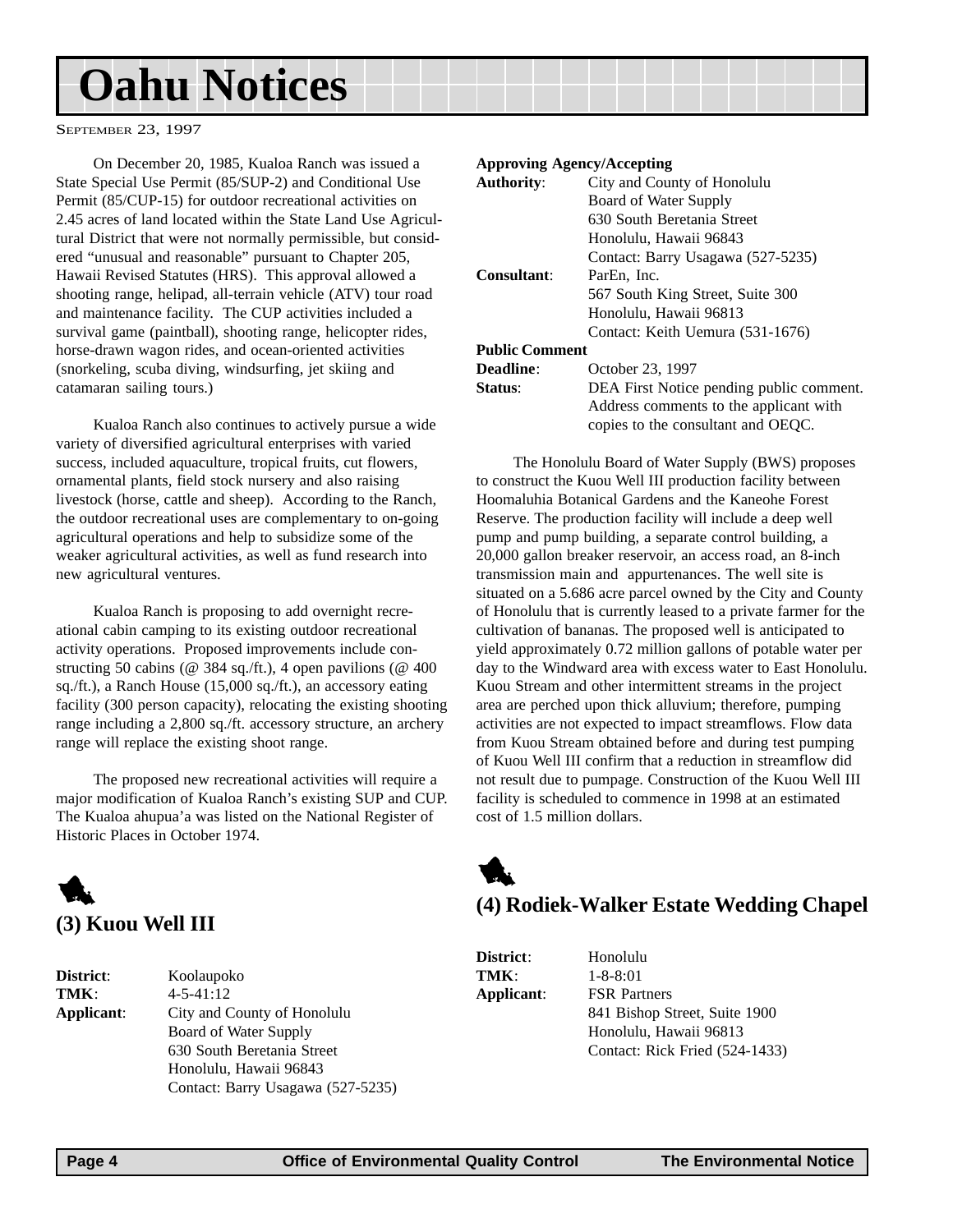<span id="page-4-0"></span>

#### **Approving Agency/Accepting Authority**: City and County of Honolulu Department of Land Utilization 650 South King Street, 7th Floor Honolulu, Hawaii 96813

Contact: Joan Takano (527-5038) **Consultant**: Wilson Okamoto & Associates, Inc. 1907 South Beretania Street, Suite 400 Honolulu, Hawaii 96826 Contact: Earl Matsukawa (946-2277)

**Public Comment**

| <b>Deadline:</b> | October 23, 1997                            |
|------------------|---------------------------------------------|
| Status:          | DEA First Notice pending public comment.    |
|                  | Address comments to the applicant with      |
|                  | copies to the approving agency or accepting |
|                  | authority, the consultant and OEQC.         |

The applicant proposes to use the Rodiek-Walker Estate (also known as the Walker Estate), located at 2616 Pali Highway for wedding ceremonies. The property, listed on both the National and Hawaii Register of Historic Places, is currently used as a corporate retreat by the owners under an existing Conditional Use Permit, Type 2 (CUP2). The approved CUP2 allows the use which is not normally permitted in the R-10 Residential District. The new proposed use requires a new Conditional Use Permit, Type 2. The applicant proposes both uses of the property.

Proposed improvements include: A 2,500-square foot wedding chapel; a new maintenance area in the southeast corner of the property; relocation of an existing tennis court and open pavilion; a new pool; driveway improvements and parking; and landscaping (including several water features).

The proposed wedding chapel will be constructed within the 25-foot height limit, however, a height of 37 feet is proposed for the church steeple. The existing residence (corporate retreat) will be retained. The caretaker's home will be demolished. Also proposed are street improvements at Jack Lane to improve vehicular sight distance. Ten trees listed on the City and County of Honolulu Register of Exceptional Trees will be retained.

Wedding ceremonies, catering primarily to foreign visitors, are proposed for the hours of 8 a.m.-8 p.m. and will not exceed 16 weddings per day. The number of people on the property associated with the wedding ceremony is not anticipated to exceed 20 people per ceremony.

### **Final Environmental Assessments/Findings of No Significant Impacts (FONSI)**



#### **(5) Kapolei Middle School**

| District:                         | Ewa                                    |
|-----------------------------------|----------------------------------------|
| TMK:                              | 9-1-16 Por. 82 and 83                  |
| Applicant:                        | Housing Finance and Development Corpo- |
|                                   | ration                                 |
|                                   | 677 Queen Street, Suite 300            |
|                                   | Honolulu, Hawaii 96813                 |
|                                   | Contact: Sandy Pfund (587-0634)        |
| <b>Approving Agency/Accepting</b> |                                        |
| <b>Authority:</b>                 | Housing Finance and Development Corpo- |
|                                   | ration                                 |
|                                   | 677 Queen Street, Suite 300            |
|                                   | Honolulu, Hawaii 96813                 |
|                                   | Contact: Sandy Pfund (587-0634)        |
| Consultant:                       | Mitsunaga and Associates, Inc.         |
|                                   | 747 Amana Street, Suite 216            |
|                                   | Honolulu, Hawaii 96814                 |
|                                   | Contact: Steven Wong (945-7882)        |
| <b>Public Challenge</b>           |                                        |
| <b>Deadline:</b>                  | October 23, 1997                       |
| Status:                           | FEA/FONSI issued, project may proceed  |

The proposed action involves the construction of a Middle School on approximately 20 acres of land in the southeast corner of the Villages of Kapolei development. The school campus will include one-story buildings consisting of three "Houses" for classrooms, a cultural center, a Library/ Media Center, an Administration Center, a Science and Technology Center and a P.E. Locker/Showers Building. The total net space for all buildings will be 106,000 sf and 151,000 sf gross floor space.

The school campus will include two ballfields, playcourts, space for a future gym on the east side of the site bordering the area of the drainage channel, staff and visitor parking along the northwestern side of the site with access to Kapolei Parkway, a parent pick-up and drop-off area, and a special handicap drop-off area along the western border of the site with access to the Kama'aha Avenue extension.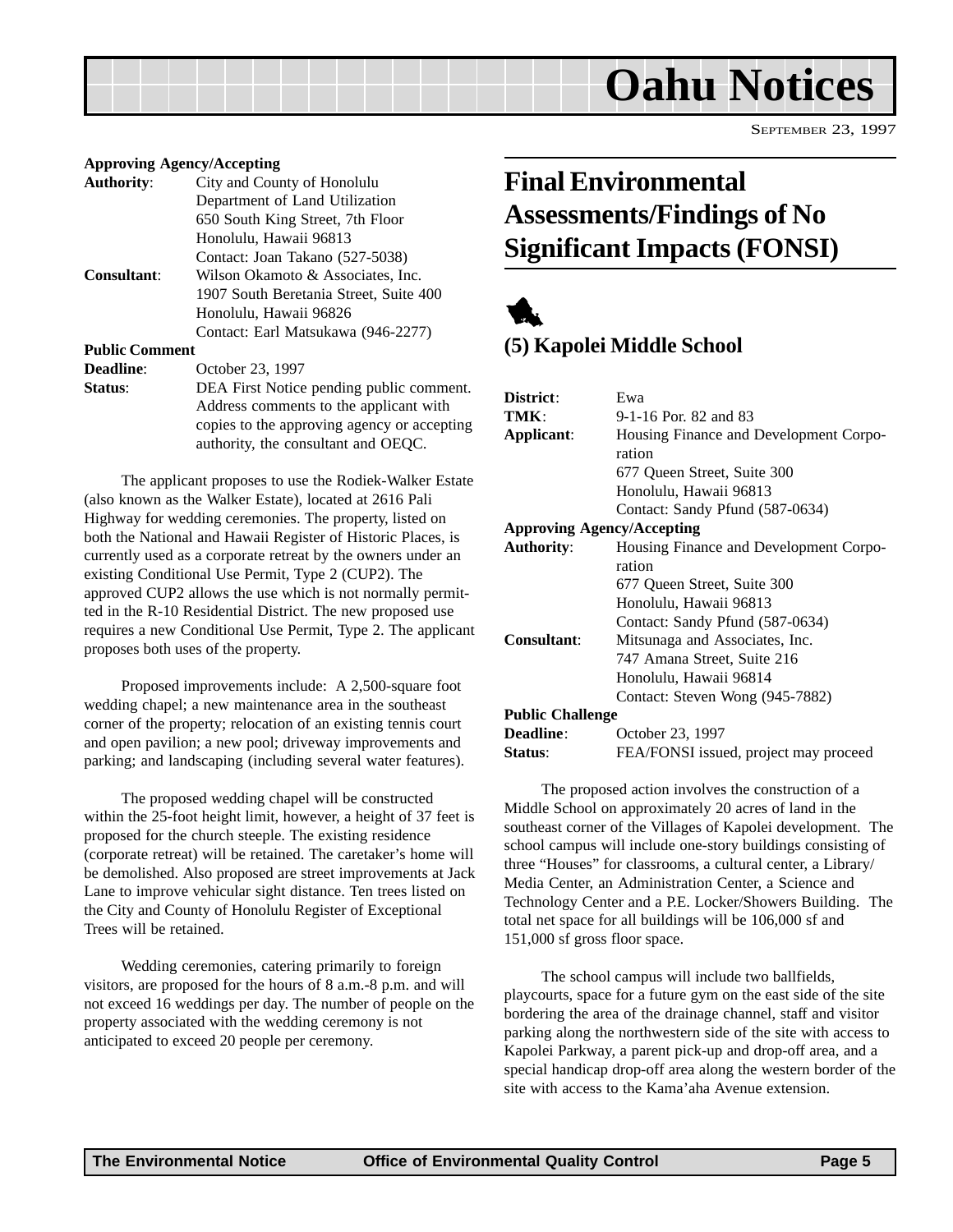## <span id="page-5-0"></span>**Oahu Notices**

SEPTEMBER 23, 1997

### **National Environmental Protection Act (NEPA)**

### 1

#### **(6) Hawaii Air National Guard Aircraft Realignments and Facility Improvements at Hickam AFB**

| District:         | Honolulu                              |
|-------------------|---------------------------------------|
| TMK:              | $9 - 9 - 1$                           |
| Applicant:        | Hawaii Air National Guard             |
|                   | 154 WG/EMO                            |
|                   | 360 Harbor Drive                      |
|                   | Hickam AFB, HI 96853-5517             |
|                   | Contact: Captain Erik Wong (449-5135) |
|                   | <b>Approving Agency/Accepting</b>     |
| <b>Authority:</b> | Hawaii Air National Guard             |
|                   | 154 WG/EMO                            |
|                   | 360 Harbor Drive                      |
|                   | Hickam AFB, HI 96853-5517             |
|                   | Contact: Captain Erik Wong (449-5135) |

#### **Public Comment**

**Deadline**: October 23, 1997

The Hawaii Air National Guard proposes three actions. The first is to construct an addition to the southeast corner of Building 3004 for a Tool Storage Room. The addition will be approximately 29 feet wide and 19 feet deep (approx. 567 sq. ft.), with a roof sloped from 11 to 17 feet. Construction will include a reinforced concrete floor, CMU and metal stud walls, and metal roof.

The second proposed action is to construct a new BCE Maintenance Complex. The new complex will include 16,000 sq. ft. of office and shop space, 4,000 sq. ft. of support storage space, and approximately 46,000 sq. ft. of asphalt pavement for a workyard, oversized material laydown, vehicle loading and unloading, and parking for military and personal vehicles.

The third proposed action is to construct a 400 sq. ft. training room addition and two concrete parking pads for refueling vehicles at Building 3020.

An Environmental Assessment (EA) was prepared and a Finding of No Significant Impact (FONSI) issued to allow

the Hawaii Air National Guard to improve its facilities to support its aircraft realignments, including the actions listed above. This amendment was prepared to comply with Executive Order 11988 of May 24, 1977, and addresses the potential effects of the proposed actions which are located in a designated flood plain. The original Environmental Assessment (EA) did not address these potential effects because the maps available at the time it was written indicated that the projects were located outside of the flood plain. Detailed maps subsequently received indicate that the projects are, in fact, located within a flood plain.

The proposed actions would not significantly affect the flood plain area. Measures to prevent environmental harm to the flood plain area will be taken by limiting disturbed areas during construction. No measurable impact on surface and storm water runoff and quality would result from the proposed actions, and no flood control projects will be required as a result of these actions. Although there would be an increase in the amount of impermeable surface area, there would be no decline in groundwater levels and no depletion of water resources would result from the proposed actions. There are no threatened or endangered species in the area. There will be no wastewater or hazardous waste generated or discharged into the flood plain area as a result of these actions. Air quality impacts will only occur during construction and will be short-term. Air quality around Hickam AFB is in attainment, and a conformity determination pursuant to the Clean Air Act is not required.

### **Previously Published Projects Pending Public Comments**

#### **Draft Environmental Assessments**

#### **1** Pahe`ehe`e Ridge Subdivision

**Applicant**: Department of Hawaiian Home Lands 335 Merchant St. Honolulu, HI 96813 Contact: Gerald Lee (586-3816) **Approving Agency/Accepting Authority**: Same as above. **Public Comment Deadline**: October 8, 1997

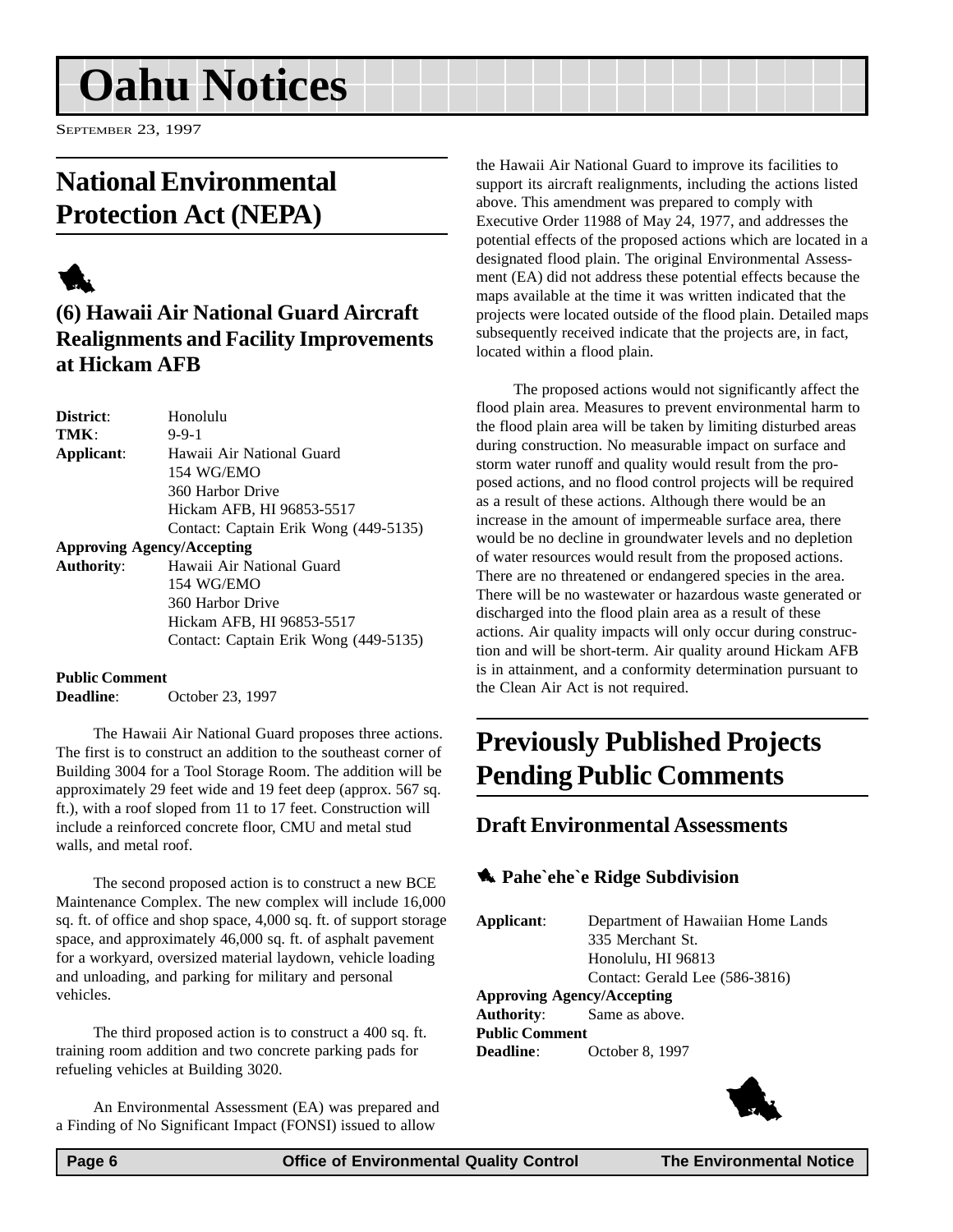## **Maui Notices**

SEPTEMBER 23, 1997

<span id="page-6-0"></span>

#### **(2) Ma`alaea Harbor for Light-Draft Vessels Discharge of Dredged and Fill Material**

| Applicant: | U.S. Army Corps of Engineers             |
|------------|------------------------------------------|
|            | Honolulu Engineer District               |
|            | Building 230                             |
|            | Fort Shafter, Hawaii 96858-5440          |
|            | Contact: William Lennan (438-2264)       |
|            | and                                      |
|            | Department of Land and Natural Resources |
|            | Division of Boating and Ocean Recreation |
|            | 333 Oueen Street, Room 300               |
|            | Honolulu, Hawaii 96813                   |

The Corps and the DLNR propose to build improvements to the Ma`alaea Harbor for Light-Draft Vessels at Ma`alaea, Maui. Users and potential users have identified a shortage of berths, surge and resultant vessel damage within

located at Loio Place in Paia.

authority, the consultant and OEQC.

Richard A. and Lynn M. Rasmussen propose to construct, within the owners property (7,594 sq. ft.), a relatively small scale grouted rock retaining wall 5 to 15 feet in overall height, along approximately 140 feet of shoreline fronting the property. The structure is required for safety reasons as well as to protect the subject property from erosion and decrease soil runoff into Paia Bay. The retaining wall will provide for the long-term stabilization of the dirt bank and to ensure protection for a future residence. The property is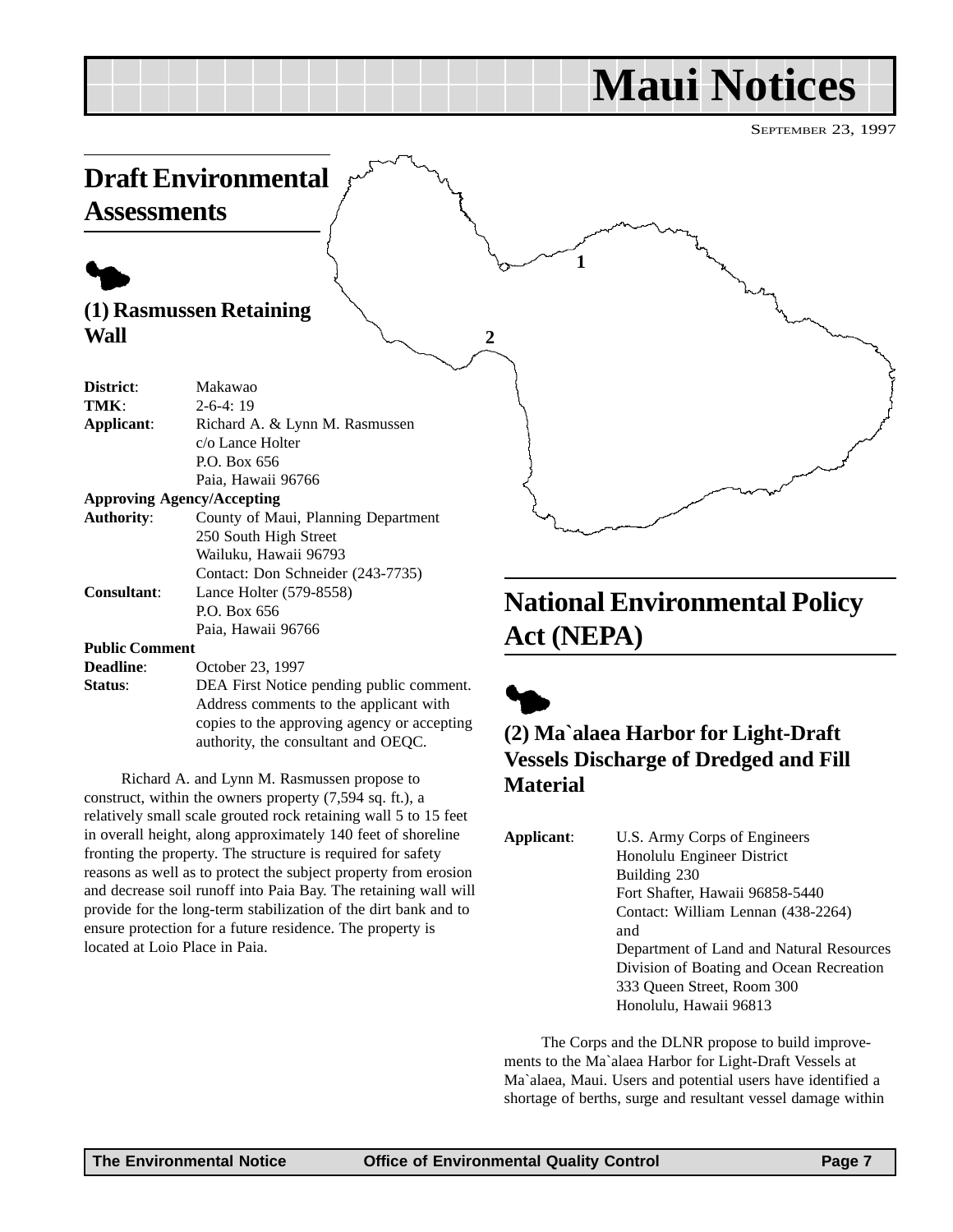## <span id="page-7-0"></span>**Maui Notices**

SEPTEMBER 23, 1997

the harbor, navigation hazards in the existing entrance channel, inadequate harbor facilities, and concerns about impacts on navigation at Ma`alaea Harbor.

The proposal's general goal is to improve commercial and recreational navigation in the harbor.

The plan is to extend the south breakwater 620 feet; dredge an entrance channel 610 feet long, 150-180 feet wide, and 12-15 feet deep; dredge a 1.2 acre turning basin, 12 feet deep; dredge a 720 foot long, 30 foot wide, and 8 foot deep

main access channel; add a 400 foot long revetted mole on the seaward side of the existing south breakwater, for bus turn around; add a center revetted mole, where the DLNR will later develop a fuel dock; and add an east revetted mole, where the DLNR will later build berths.

A public hearing will be held at Kihei Elementary School, Kihei, Maui on September 24, 1997 from 7:00-9:00 p.m. in the cafeteria. The public and interested agencies are invited to attend.



## **Kaho'olawe Plan Public Meetings**

*The public meetings on the draft Kaho'olawe Environmental Restoration Plan are scheduled for the following dates and places. All meetings start at 7:00 p.m.*

| Moloka'i: Monday, October 6  |
|------------------------------|
| Mitchell-Pau'ole Center      |
| 90 'Ainoa Street, Kaunakakai |

- **Maui**: **Tuesday, October 7** Maui County Council Chambers County Building 200 S. High Street, Wailuku
- **Lana'i**: **Wednesday, October 8** Lana'i Public School and Library Lana'i City
- **Kaua'i**: **Thursday, October 9** Kaua'i Community College Student Services Room 3-1901 Kaumuali'i Highway, Lihu'e
- **Hilo**: **Monday, October 13** Parks and Recreation's Culture & Arts Building 28 Shipman Street, Hilo
- **Kona**: **Tuesday, October 14** Konawaena High School Library 81-1043 Konawaena High School Road, Kealakekua
- **Oahu**: **Wednesday, October 15** State Capitol Auditorium 415 Beretania Street, Honolulu

*Copies of the draft Plan are available at the following public libraries:*

**Maui**: Hana Public & School Library, Kahului Library, Maui Community College Library, Kihei Public Library, Lahaina Library, Makawao Library

**O'ahu**: Hamilton Library, Kaimuki Regional Library, Legislative Reference Bureau Library, Kalihi-Palama Library, State Library Main Branch, Kahuku Library, Kane'ohe Regional Library, Pearl City Regional Library, Wahiawa Library, Wai'anae Library, Waialua Library

**Hawai'i**: Kealakekua Library, Laupahoehoe Community School Library, Mountain View Community School Library, Pahala Community School Library, Pahoa Community School Library, Hilo Regional Library, Honoka'a Library, Kailua-Kona Library, Thelma Parker Memorial Library, Bond Memorial Library

**Moloka'i**: Moloka'i Library

**Lana'i**: Lana'i Community School Library

**Kaua'i**: Hanapepe Library, Kapa'a Library, Koloa Community School Library, Kaua'i Regional Library, Waimea Library

*Written comments on the Plan should be sent to Mr. Paul Higashino, KIRC Restoration Ecologist, by October 24. The KIRC address is: 33 S. King Street, Room 501, Honolulu, 96813. The fax number is: (808) 586-7589. The e-mail address is: kirc@pixi.com.*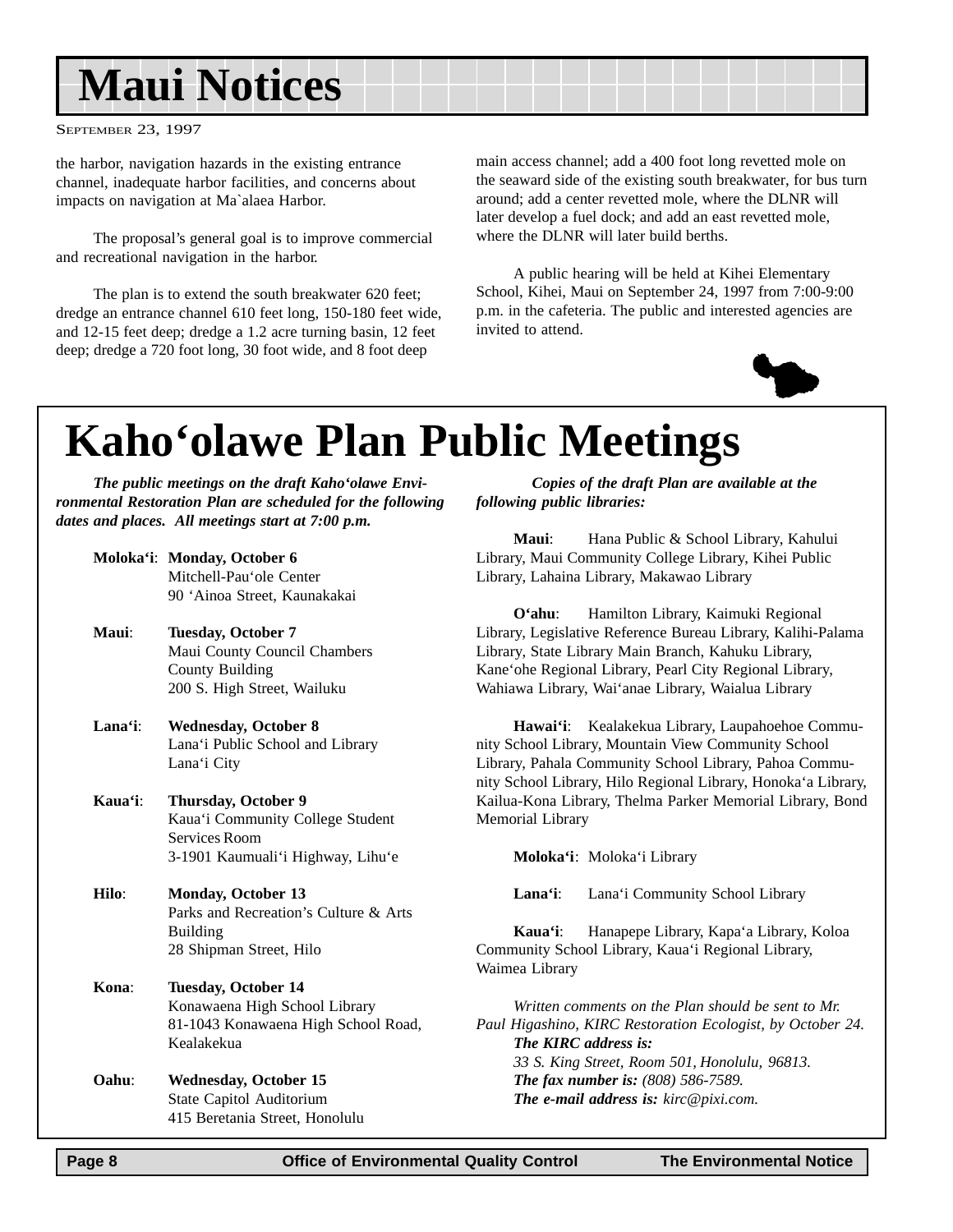## **Hawaii Notices**

SEPTEMBER 23, 1997

### **Draft Environmental Assessments**

### $\blacktriangleright$

#### **(1) Bush Family Agriculture Subdivision**

| District:                         | South Kona                               |
|-----------------------------------|------------------------------------------|
| TMK:                              | $8 - 2 - 8:57$                           |
| Applicant:                        | Marion K. Bush                           |
|                                   | P.O. Box 1145                            |
|                                   | Kealakekua, Hawaii 96750                 |
|                                   | Contact: Greg Mooers (885-6839)          |
| <b>Approving Agency/Accepting</b> |                                          |
| <b>Authority:</b>                 | Hawaii County Planning Department        |
|                                   | 25 Aupuni Street                         |
|                                   | Hilo, Hawaii 96720                       |
|                                   | Contact: Daryn Arai (961-8288)           |
| <b>Consultant:</b>                | Ron Terry (982-5831)                     |
|                                   | <b>HCR 9575</b>                          |
|                                   | Keaau, Hawaii 96749                      |
| <b>Public Comment</b>             |                                          |
| <b>Deadline:</b>                  | October 23, 1997                         |
| Status:                           | DEA First Notice pending public comment. |
|                                   | Address comments to the applicant with   |

The proposed subdivision would occur on a 7.429-acre parcel of land just makai of the coffee mill on the north side of Napo'opo'o Road. The property, which was farmed and bulldozed in the past and is now vacant, is currently the subject of a Change of Zone request, from Agricultural Five Acres (A-5a) to Family Agriculture One Acre (FA-1A). After rezoning the applicant intends to subdivide the property into six lots, two of which will be sold to provide funding for infrastucture on the remaining four lots, which will provide agricultural opportunities for the Bush family. The subdivision has been granted approval subject to conditions concerning fair share contributions to the County and coordination of infrastructure improvements with the appropriate County agencies. The site is located within the Kealakekua Bay Historic District. The State Historic Preservation Division has determined that no historic sites are present and that no effects on historic sites would likely occur as a result of the action. The subdivision into Family Agriculture lots will perpetuate low-density agricultural uses for the area and preserve the character of the Historic District.

copies to the approving agency or accepting authority, the consultant and OEQC.



### $\blacktriangleright$ **(2) Keonepoko Nui 2 Production Well**

| District:                         | Puna                                     |
|-----------------------------------|------------------------------------------|
| TMK:                              | 1-5-8: por. $1$                          |
| Applicant:                        | Department of Hawaiian Home Lands        |
|                                   | P.O. Box 1879                            |
|                                   | Honolulu, Hawaii 96805                   |
|                                   | Contact: Gerald Lee (586-3815)           |
| <b>Approving Agency/Accepting</b> |                                          |
| <b>Authority:</b>                 | Department of Hawaiian Home Lands        |
|                                   | P.O. Box 1879                            |
|                                   | Honolulu, Hawaii 96805                   |
|                                   | Contact: Gerald Lee (586-3815)           |
| <b>Consultant:</b>                | Engineers Surveyors Hawaii               |
|                                   | 1020 Auahi Street, Building 6, Suite 1   |
|                                   | Honolulu, Hawaii 96814                   |
|                                   | Contact: Eric Hee (591-8116)             |
| <b>Public Comment</b>             |                                          |
| <b>Deadline:</b>                  | October 23, 1997                         |
| Status:                           | DEA First Notice pending public comment. |
|                                   | Address comments to the applicant with   |
|                                   | copies to the consultant and OEQC.       |
|                                   |                                          |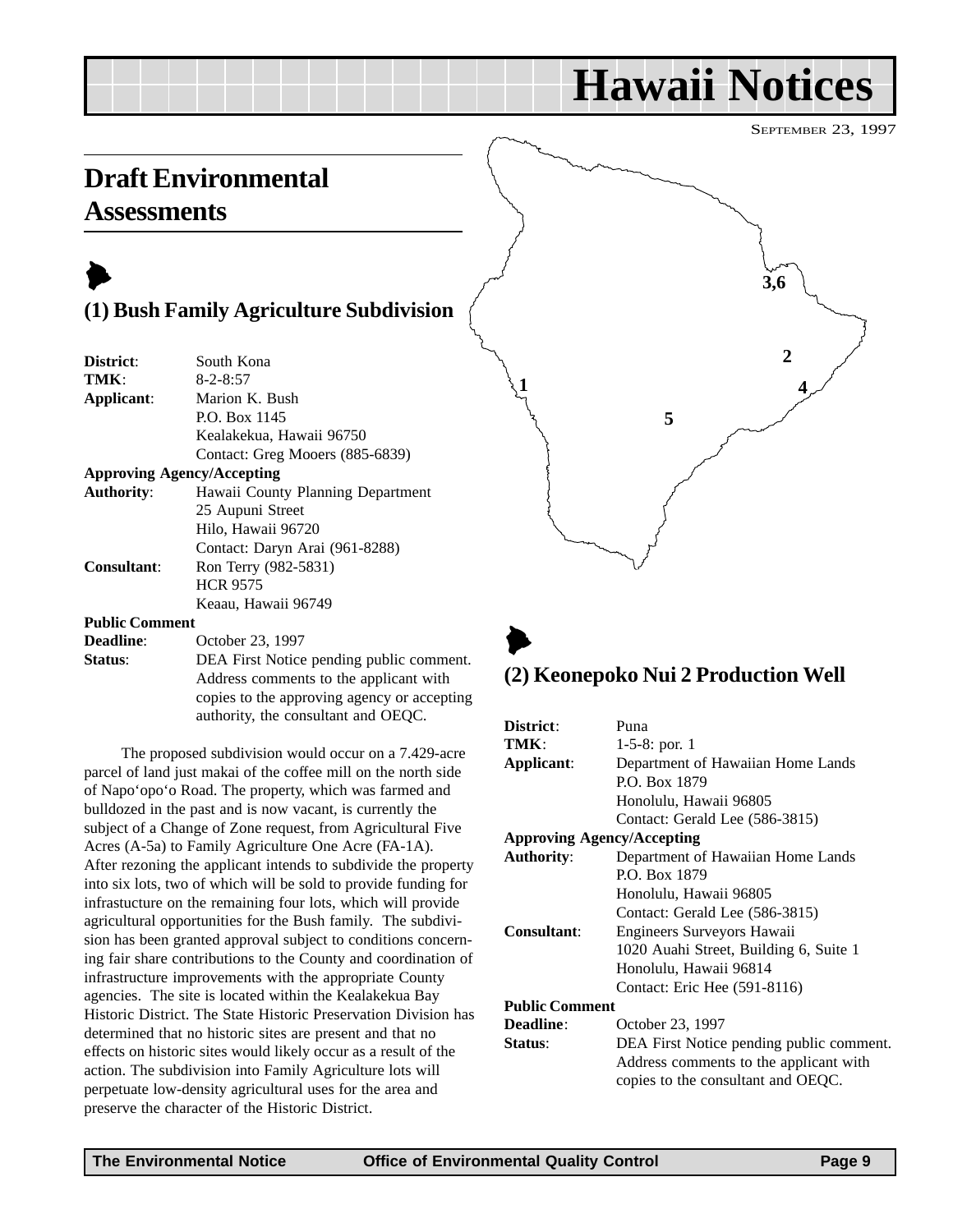## <span id="page-9-0"></span>**Hawaii Notices**

SEPTEMBER 23, 1997

The Department of Hawaiian Home Lands needs to develop a source of potable water supply for its Makuu Farm and Agricultural Lots. This environmental assessment is for construction of a production well and supporting facilities at the existing Department of Water Supply, County of Hawaii Keonepoko well and reservoir site. The site is located alongside Highway 130 at an approximate elevation ranging between 603 feet and 605 feet, just south of the Makuu Farm and Agricultural Lots Subdivision and approximately 2000 feet from the Pahoa Landing Airstrip on the opposite side of the highway.

This project will make potable water available for lots below the 520 ft. elevation.

The production facilities will include installation of a permanent 700 gpm pump, control building and connection to the existing 0.5 mg DWS reservoir tank on this site. Transmission waterlines from the existing reservoir tank to Makuu Farm and Agricultural Lots will be constructed under a separate project.

## $\blacktriangleright$

#### **(3) Mohouli Street Extension**

| District:                         | South Hilo                                  |
|-----------------------------------|---------------------------------------------|
| TMK:                              | 2-3-40:14; 2-3-44:9; 2-3-47:9, 11, 12, 37,  |
|                                   | 38, 39, 40; 2-4-1:7, 122, 158; 2-4-24:1, 2, |
|                                   | 47, 48; 2-4-73:9, 10, 33, 34; 2-5-6:1, 149; |
|                                   | $2-5-17:1, 33; 2-5-18:1;$                   |
| Applicant:                        | County of Hawaii                            |
|                                   | Department of Public Works                  |
|                                   | 25 Aupuni Street                            |
|                                   | Hilo, Hawaii 96720                          |
|                                   | Contact: Ben Ishii (961-8327)               |
| <b>Approving Agency/Accepting</b> |                                             |
| <b>Authority:</b>                 | County of Hawaii                            |
|                                   | Department of Public Works                  |
|                                   | 25 Aupuni Street                            |
|                                   | Hilo, Hawaii 96720                          |
|                                   | Contact: Ben Ishii (961-8327)               |
| Consultant:                       | Okahara & Associates                        |
|                                   | 200 Kohola Street                           |
|                                   | Hilo, Hawaii 96720                          |
|                                   | Contact: Bruce Meyers (961-5527)            |
| <b>Public Comment</b>             |                                             |
| <b>Deadline:</b>                  | October 23, 1997                            |
|                                   |                                             |

**Status:** DEA First Notice pending public comment. Address comments to the applicant with copies to the consultant and OEQC.

The proposed project would extend Mohouli Street 2.13 km between Komohana Street (the eastern terminus) and Kaumana Drive (the western terminus) in Hilo, Hawaii County. The extension would provide an efficient, safe link between the growing Kaumana area and Komohana Street, which connects to the University and major shopping areas of Hilo. The project would also relieve traffic congestion from the intersection of Komohana Street and Waianuenue Avenue. Substantial improvements in safety levels, travel times, circulation efficiency and air quality would result. Adverse impacts include microscale air quality, traffic spillover onto adjacent streets, and construction-phase disturbance. Mitigation measures include separately planned and funded upgrades to intersections on adjacent streets, and conditions imposed as part of the Department of the Army Nationwide Permit for dredge and fill.

### **Final Environmental Assessments/Findings of No Significant Impacts (FONSI)**

 $\blacktriangleright$ 

#### **(4) Chroman Residence & Related Improvements**

| Puna                                     |  |
|------------------------------------------|--|
| $1 - 3 - 08:03$                          |  |
| Michael Chroman (310-301-8371)           |  |
| 2411 Ocean Front Walk                    |  |
| Venice, CA 90291                         |  |
| <b>Approving Agency/Accepting</b>        |  |
| Department of Land and Natural Resources |  |
| Land Division                            |  |
| 1151 Punchbowl Street, Room 220          |  |
| Honolulu, Hawaii 96813                   |  |
| Contact: Lauren Tanaka (587-0385)        |  |
| Linda Copman $(883-2246)$                |  |
| P.O. Box 383284                          |  |
| Waikoloa, Hawaii 96738                   |  |
| <b>Public Challenge</b>                  |  |
| October 23, 1997                         |  |
| FEA/FONSI issued, project may proceed.   |  |
|                                          |  |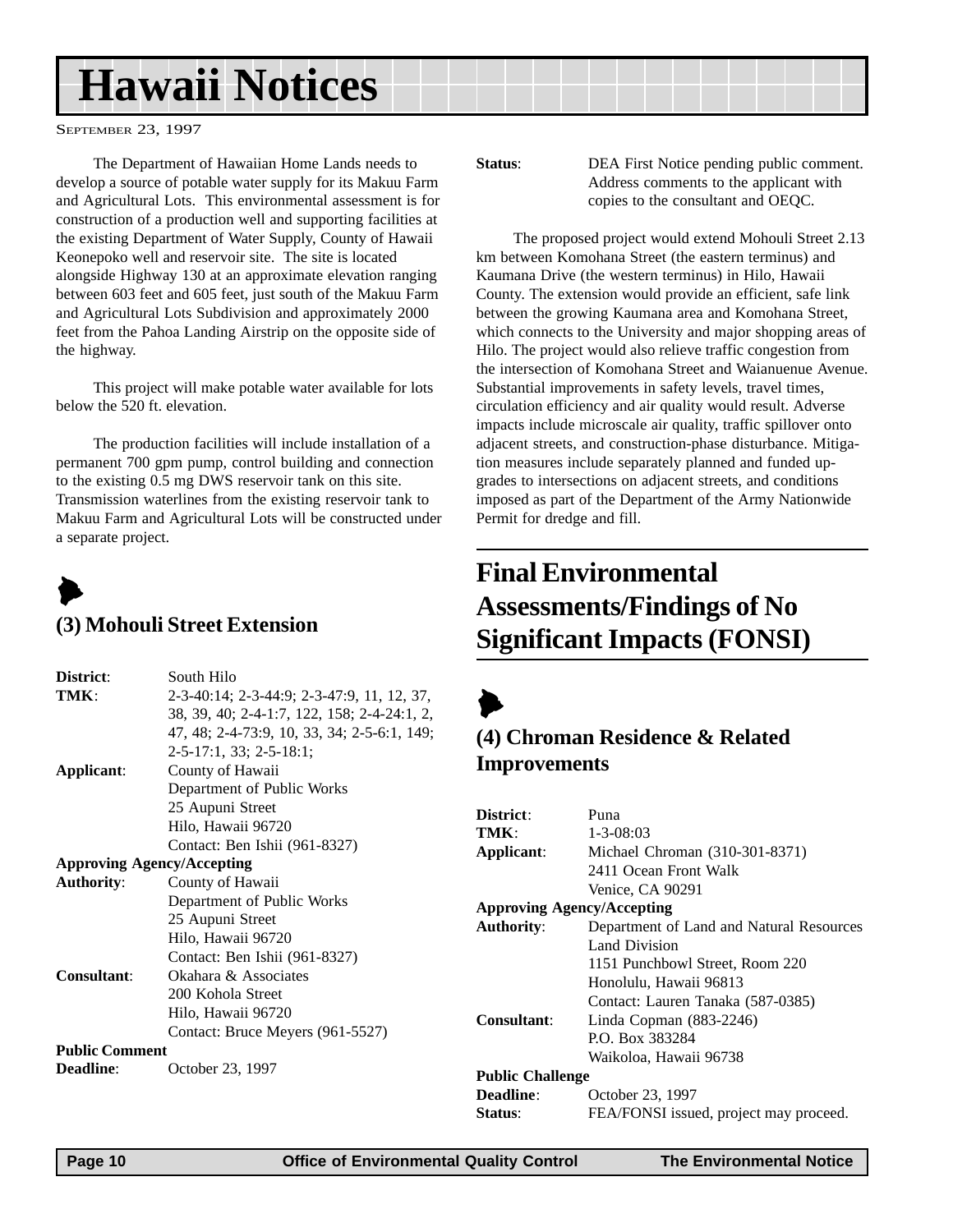## **Hawaii Notices**

SEPTEMBER 23, 1997

<span id="page-10-0"></span>The proposed construction of a two-story residence and related improvements on a 4.54 acre portion of a shoreline property with a total acreage of 17.01 will be located in the Puna district of the Big Island. The improvements will include a utility shed/workshop, a storage shed for a generator, two 12,000 gallon water catchment tanks, a private wastewater system, a 2.0 acre fruit orchard, a koi pond and garden, and a cinder driveway.

The design of the residence will incorporate a blend of Hawaiian and Mediterranean style architectural features. A landscaping plan is also proposed for implementation, and will utilize a variety of native and ornamental trees, shrubs, and ground covers designed to enhance the naturally occurring Hawaiian coastal plant community that is found on the site.

 $\blacktriangleright$ 

#### **(5) Halewai Trail Shelter Construction along the Ainapo Trail**

| <b>District</b> : | Kau                                      |
|-------------------|------------------------------------------|
| TMK:              | $9 - 8 - 01$                             |
| Applicant:        | Department of Land and Natural Resources |
|                   | Division of Forestry and Wildlife        |
|                   | 1151 Punchbowl Street                    |
|                   | Honolulu, Hawaii 96813-1725              |
|                   | Attention: Rodney Oshiro (974-4221)      |
|                   |                                          |

#### **Approving Agency/Accepting**

| <b>Authority:</b>                     | Department of Land and Natural Resources |
|---------------------------------------|------------------------------------------|
|                                       | Division of Forestry and Wildlife        |
|                                       | 1151 Punchbowl Street                    |
|                                       | Honolulu, Hawaii 96813-1725              |
|                                       | Attention: Rodney Oshiro (974-4221)      |
| $\mathbf{D}$ $\mathbf{E}$ . Challange |                                          |

| T ADIIC CHANGE   |                                       |
|------------------|---------------------------------------|
| <b>Deadline:</b> | October 23, 1997                      |
| Status:          | FEA/FONSI issued, project may proceed |

The Division of Forestry and Wildlife, Na Ala Hele, is proposing to construct a 16' x 20' trail shelter at Halewai (old camp site) along the ancient Ainapo Trail. The site is at approximately 7,750 feet near the upper limits of forest vegetation within the Kapapala Forest Reserve.

## $\blacktriangleright$

#### **(6) Lanikaula/Manono Intersection Traffic Signal Improvements**

| District:                         | Hilo                                  |
|-----------------------------------|---------------------------------------|
| TMK:                              | $2 - 2 - 27 & 36$                     |
| Applicant:                        | County of Hawaii                      |
|                                   | Department of Public Works            |
|                                   | 25 Aupuni Street, Room 202            |
|                                   | Hilo, Hawaii 96720                    |
|                                   | Contact: Galen Kuba (961-8321)        |
| <b>Approving Agency/Accepting</b> |                                       |
| <b>Authority:</b>                 | County of Hawaii                      |
|                                   | Department of Public Works            |
|                                   | 25 Aupuni Street, Room 202            |
|                                   | Hilo, Hawaii 96720                    |
|                                   | Contact: Galen Kuba (961-8321)        |
| Consultant:                       | <b>Environmental Communications</b>   |
|                                   | P.O. Box 536                          |
|                                   | Honolulu, Hawaii 96809                |
|                                   | Contact: Fred Rodriguez (528-4661)    |
| <b>Public Challenge</b>           |                                       |
| <b>Deadline:</b>                  | October 23, 1997                      |
| Status:                           | FEA/FONSI issued, project may proceed |

The proposed project consists of a new traffic signalization plan for the subject intersection. The plan will consist of providing and installing all traffic control devices in conformance with the "Manual of Uniform Traffic Control Devices for Streets and Highways."

The installation of the traffic system is in an existing urban-residential district and the right-of-way may result in some taking of private lands. The engineering design for the traffic signalization is under way and will be finalized by the Engineering Division, Department of Public Works, County of Hawaii.

This assessment will focus on the proposed design and will provide opportunity for both public agencies and private citizenry to comment on the proposed action. The project's effect and anticipated environmental impacts with proposed mitigation measures will be discussed in the Final EA.

At the present time, there is a signal system installed earlier at the intersection of Kekuaanaoa and Manono Streets that is complementary to this proposed action. This study addresses the new traffic signal system and the potential environmental impacts associated with the system.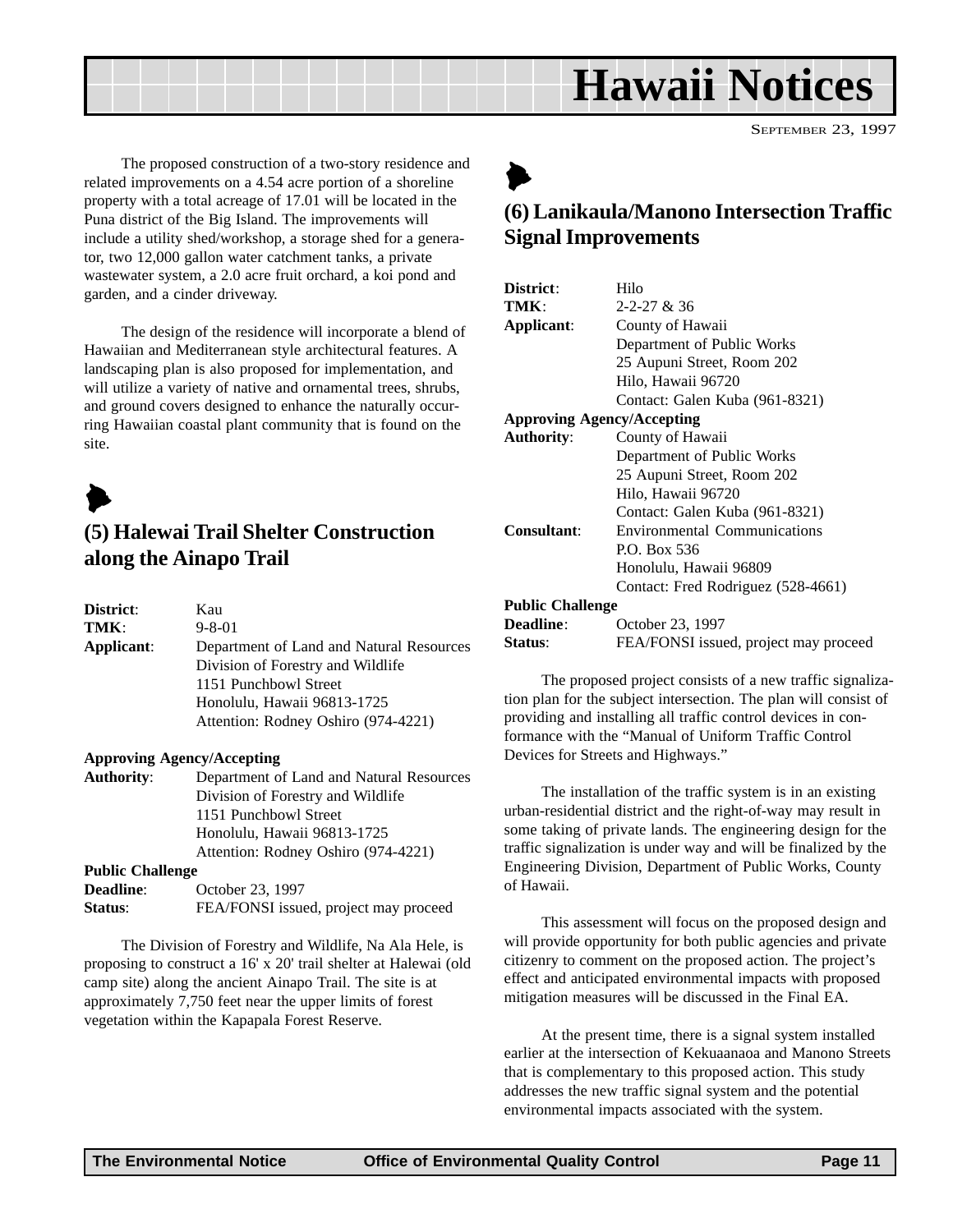## <span id="page-11-0"></span>**Kauai Notices**

SEPTEMBER 23, 1997

### **Draft Environmental Assessments**

### $\bullet$ **(1) Puhi Metals Recycling Center**

| District:             | Lihue                                    |
|-----------------------|------------------------------------------|
| TMK:                  | $3 - 3 - 02:1$                           |
| Applicant:            | County of Kauai                          |
|                       | Department of Public Works               |
|                       | 4444 Rice Street, Room 230               |
|                       | Lihue, Hawaii 96766                      |
|                       | Contact: Troy Tanigawa (241-6880)        |
|                       | <b>Approving Agency/Accepting</b>        |
| <b>Authority:</b>     | County of Kauai                          |
|                       | Department of Public Works               |
|                       | 4444 Rice Street, Room 230               |
|                       | Lihue, Hawaii 96766                      |
|                       | Contact: Troy Tanigawa (241-6880)        |
| <b>Consultant:</b>    | <b>Belt Collins Hawaii</b>               |
|                       | 680 Ala Moana Boulevard, First Floor     |
|                       | Honolulu, Hawaii 96813                   |
|                       | Contact: Lesley Matsumoto (521-5361)     |
| <b>Public Comment</b> |                                          |
| Deadline:             | October 23, 1997                         |
| Status:               | DEA First Notice pending public comment. |
|                       | Address comments to the applicant with   |

The County of Kauai is proposing to develop a centralized facility for disposition of discarded motor vehicles and other large scrap metal items. This facility would provide temporary storage of waste metal products and processing for shipment to off-island recyclers. State regulations prohibit disposal of these materials in landfills, and no suitable disposal facility currently exists on Kauai.

copies to the consultant and OEQC.

The proposed 10-acre site is located in Puhi, approximately 2.5 miles southwest of downtown Lihue, and just south of Puhi Industrial Park. Approximately 5 acres of the site would be used for temporary storage and salvage of collected derelict vehicles; there would also be collection areas for white goods, tires, and scrap metal. An enclosed structure, lined with an impermeable surface, would be used for removal of batteries, drainage of vehicular fluids, and temporary storage of these materials prior to off-site disposition. Alternatives include other sites and no action.

Potentially significant issues evaluated in the EA include impacts to the downgradient receiving waters and the effect of noise on the planned residential area to the northnortheast of the site. Public health and safety concerns are abated by compliance with Kauai Fire Department (KFD) requirements in design and operation. With proper mitigation measures identified in the EA, which include a conceptual stormwater management plan and noise mitigation measures, no significant impacts from the proposed action are expected.

**3**

**6**

**1**

**2**

**4**

**5**

### **Final Environmental Assessments/Findings of No Significant Impacts (FONSI)**

### $\bullet$ **(2) Hanamaulu General Plan Amendment**

| <b>District:</b> | Lihue                          |
|------------------|--------------------------------|
| TMK:             | $3 - 7 - 03:21$                |
| Applicant:       | Hanamaulu Triangle, Inc.       |
|                  | c/o Walton Hong & Lorna Rosa   |
|                  | 3135A Akahi Street             |
|                  | Lihue, Hawaii 96766            |
|                  | Contact: Lorna Rosa (245-4757) |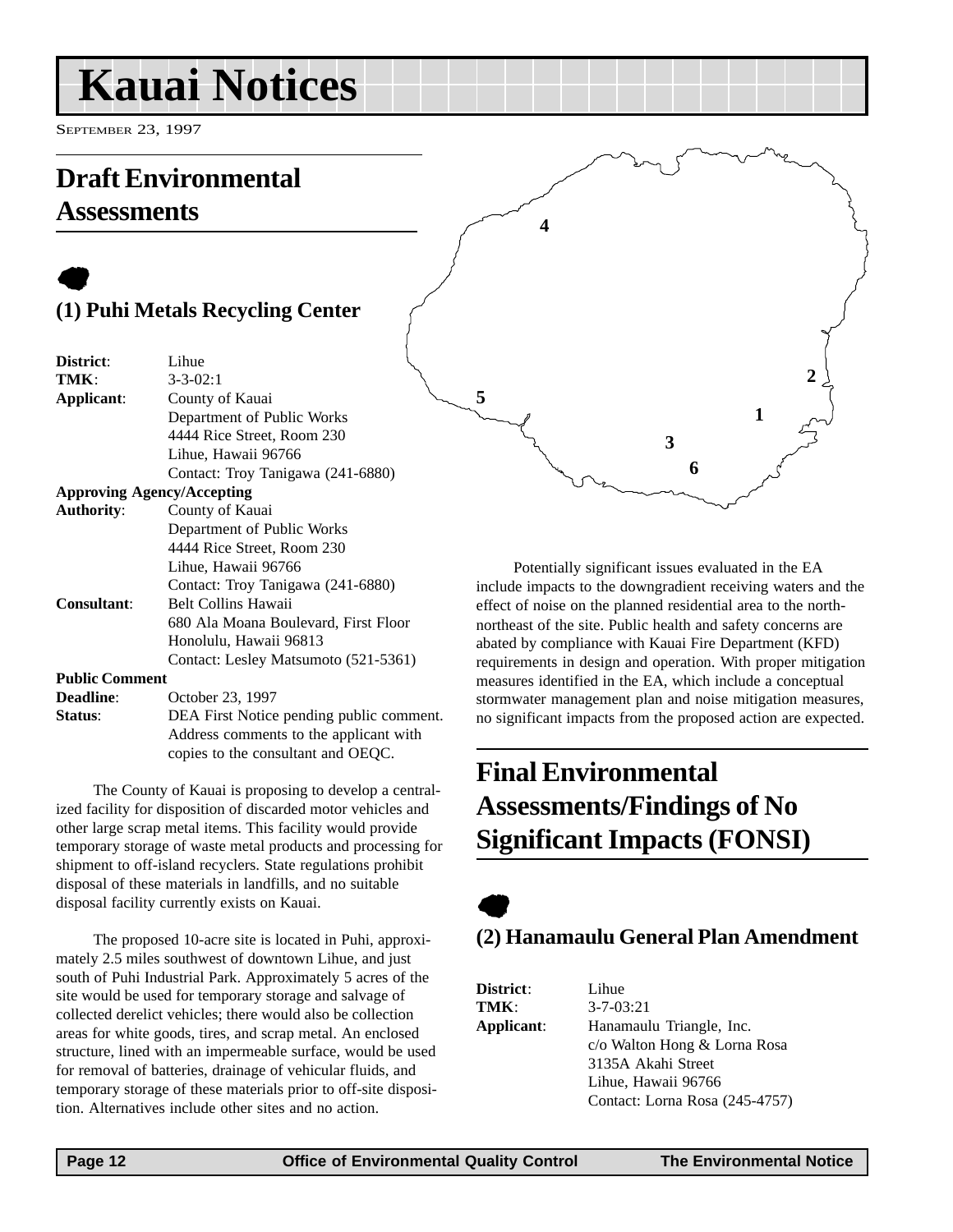<span id="page-12-0"></span>

#### **Approving Agency/Accepting**

| <b>Authority:</b>       | County of Kauai, Planning Department  |
|-------------------------|---------------------------------------|
|                         | 4444 Rice Street, Suite 473           |
|                         | Lihue, Hawaii 96766                   |
|                         | Contact: Myles Hironaka (241-6677)    |
| <b>Consultant:</b>      | Walton Hong & Lorna Rosa              |
|                         | 3135A Akahi Street                    |
|                         | Lihue, Hawaii 96766                   |
|                         | Contact: Lorna Rosa (245-4757)        |
| <b>Public Challenge</b> |                                       |
| <b>Deadline:</b>        | October 23, 1997                      |
| Status:                 | FEA/FONSI issued, project may proceed |
|                         |                                       |

The proposed action involves a General Plan Amendment to reclassify the subject property, consisting of 1.19 acres of land from the "Agricultural" designation to the "Urban Residential" designation. The applicant is currently in the process of acquiring the 1.19 acre remnant parcel from the State of Hawaii and plans to utilize the remnant parcel primarily for the purpose of parking and storage in conjunction with its existing industrial baseyard operation on the adjacent property. The applicant has also submitted petitions for a State Land Use District Boundary Amendment and County Zoning Amendment to amend both properties (the remnant parcel and Parcel 21) from the Agriculture District to the Limited Industrial District.



#### **(3) Kalaheo Self-Help Project**

| District:               | Koloa                                 |
|-------------------------|---------------------------------------|
| TMK:                    | $2 - 3 - 14:001$                      |
| Applicant:              | Self-Help Housing Corp. of Hawaii     |
|                         | 1427 Dillingham Blvd., Suite 305      |
|                         | Honolulu, Hawaii 96817                |
|                         | Contact: Claudia Shay (842-7111)      |
|                         | <b>Approving Agency/Accepting</b>     |
| <b>Authority:</b>       | County of Kauai Housing Agency        |
|                         | 4493 Hardy Street                     |
|                         | Lihue, Hawaii 96766                   |
|                         | Contact: Gary Mackler (241-6865)      |
| <b>Consultant:</b>      | <b>Applied Planning Services</b>      |
|                         | 3116 Hoolako Street                   |
|                         | Lihue, Hawaii 96766                   |
| <b>Public Challenge</b> |                                       |
| Deadline:               | October 23, 1997                      |
| Status:                 | FEA/FONSI issued, project may proceed |
|                         |                                       |

The Kalaheo Self-Help project is a community housing partnership designed to assist families with affordable home ownership needs. The Self-Help Housing Corporation of Hawaii plans to purchase 19 subdivided lots on a 5-acre parcel and to develop a self-help home on each lot. The project site is located at 2330 Puu Road in Kalaheo, Kauai.

SEPTEMBER 23, 1997

A total of 19 self-help homes, both 3-bedroom and 4 bedroom units ranging from 1,104 to 1,248 sq. ft., will be constructed under this project. Participating families must be income qualified and have annual incomes that are 60% to 80% of the Kauai County median income. Once selected, and with technical assistance of the Self-Help Housing Corporation, families provide the physical labor to build portions of their homes.

The County of Kauai is providing \$750,000 in FY 1997 HOME Investment Partnerships Program funds and \$50,000 in FY 1997 Community Development Block Grant funds, both as short-term zero interest loans, to assist with development of this project. In addition, the Self-Help Housing Corporation has been awarded by HUD's Housing Assistance Council \$190,000 in SHOP funds, and \$110,000 in funds from the Council's Intermediary Relending Program.



#### **(4) Kalalau Rim Endangered Plant Exclosure & Outplanting Site**

| District:                         | Waimea                                   |
|-----------------------------------|------------------------------------------|
| TMK :                             | $1 - 4 - 01$                             |
| Applicant:                        | Department of Land and Natural Resources |
|                                   | Division of Forestry & Wildlife          |
|                                   | 3060 Eiwa Street, Room 306               |
|                                   | Lihue, Hawaii 96766                      |
|                                   | Contact: Thomas Telfer (274-3433)        |
| <b>Approving Agency/Accepting</b> |                                          |
| <b>Authority:</b>                 | Department of Land and Natural Resources |
|                                   | Division of Forestry & Wildlife          |
|                                   | 1151 Punchbowl Street, Room 325          |
|                                   | Honolulu, Hawaii 96813                   |
|                                   | Contact: Michael Buck (587-0166)         |
| <b>Public Challenge</b>           |                                          |
| Deadline:                         | October 23, 1997                         |
| <b>Status:</b>                    | FEA/FONSI issued, project may proceed    |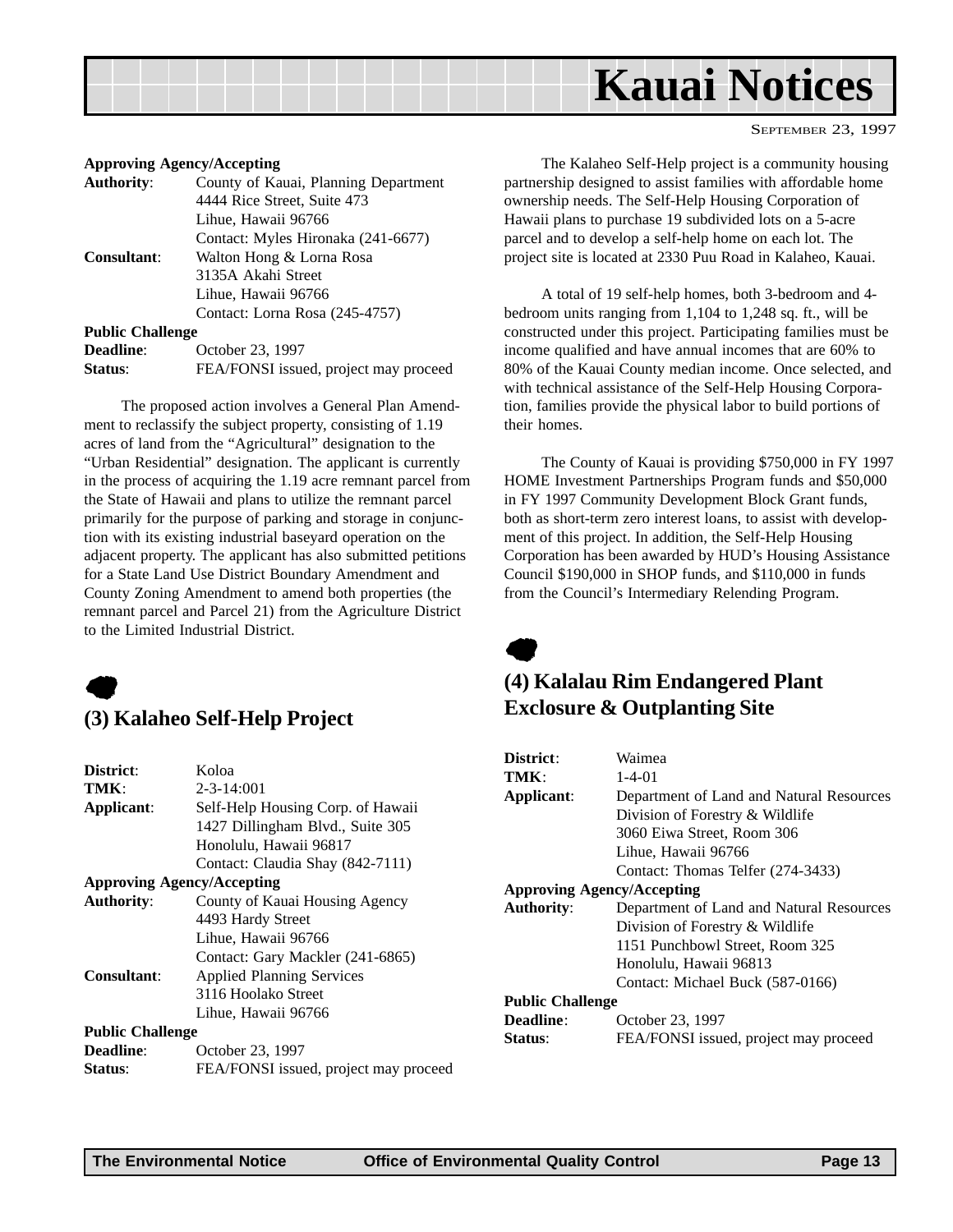## <span id="page-13-0"></span>**Kauai Notices**

SEPTEMBER 23, 1997

The Kauai District of the Division of Forestry and Wildlife proposes to construct an 11.5 acre, 7-foot high fenced exclosure within Kokee State Park, between the Kalalau and Puu O Kila Visitor Lookouts. The fence is to protect rare native plants and remnant native forest from the grazing and trampling of feral goats, pigs and black-tailed deer. Following fence construction, the site will be incrementally cleared of non-native weeds and used as an outplanting site for a variety of rare plants propagated at DOFAW's nearby Kokee Mid-elevation Plant Nursery. The rare plants will be out-planted, weeded and monitored by DOFAW, State Parks staff, and supervised volunteer groups. The site may eventually provide opportunities for interpretive display to the public because of its ready access from the Kokee Park highway.

The exclosure fence will be constructed of treated wooden fence posts spaced at 100 foot intervals and galvanized metal "T" fence posts located on ten foot centers. Fencing will consist of two 48 inch rolls of galvanized hog wire (overlapped one foot), with a double strand of barbed wire fastened at ground level to exclude feral pigs.

A six to eight foot wide strip of vegetation along the fenceline will need to be cleared to accommodate fence construction. In some localities a very small tractor may be necessary to clear a route for proper fence building. Aggressive weed regrowth is anticipated and will require ongoing control. Previously eroded gulches within the exclosure will be set aside for the composting of the weedy materials cleared from the forest.

The exclosure is an emergency action needed for the outplanting and protection of several critically rare plants that otherwise face extinction due to a variety of inimical factors including: weed overgrowth, ungulates, disease and insect damage.

### $\bullet$

#### **(5) Kekaha Wildlife Habitat Improvement Project**

| <b>District:</b> | Waimea                                   |
|------------------|------------------------------------------|
| TMK:             | $1 - 2 - 02$                             |
| Applicant:       | Department of Land and Natural Resources |
|                  | Division of Forestry & Wildlife          |
|                  | 3060 Eiwa Street, Room 306               |
|                  | Lihue, Hawaii 96766                      |
|                  | Contact: Thomas Kaiakapu (274-3433)      |
|                  |                                          |

#### **Approving Agency/Accepting**

| <b>Authority:</b>       | Department of Land and Natural Resources |  |  |
|-------------------------|------------------------------------------|--|--|
|                         | Division of Forestry & Wildlife          |  |  |
|                         | 1151 Punchbowl Street, Room 325          |  |  |
|                         | Honolulu, Hawaii 96813                   |  |  |
|                         | Contact: Michael Buck (587-0166)         |  |  |
| <b>Public Challenge</b> |                                          |  |  |
| $\mathbf{Doadina}$ .    | $\Omega$ ctober 23 $1007$                |  |  |

| <b>Deadline</b> : | October 23, 1997                      |
|-------------------|---------------------------------------|
| Status:           | FEA/FONSI issued, project may proceed |

The Department of Land and Natural Resources proposes to improve degraded game bird habitat on portions of the Kekaha Game Management Area. After decades of rangeland cattle grazing, the area has been invaded by a number of noxious non-native weeds resulting in a degraded habitat for game birds. The Kauai Division of Forestry and Wildlife which manages the area for public hunting proposes to control the weeds by mechanically clearing and establishing 400 acres of Pensacola bahia grass and Bermuda grass mixture. It will be planted in strips of 60-65 feet wide along the contour of the terrain leaving similar widths of untreated areas between the strips. This project will be conducted in 100 acre increments within a four year period. Planting strips will be established only on ridges within the GMA that have level to gentle sloping ground. Areas of heavy weed infestation will have the greatest priority for grass establishment.

The project area is zoned agriculture and presently supports 300-400 head of cattle. Areas selected will be cleared and prepared for seeding. The removed vegetation will be piled on the down slope of each strip to create game bird nesting cover. Seeding will take place prior to the fall and winter months to take advantage of seasonal rainfall for good seed germination.

Pensacola bahia and bermuda grass are hardy, low growing, perennial species which have been shown to reduce the spread of undesirable weeds such as molasses grass and bushy beard grass from becoming re-established at several experimental plots within the GMA. Established grass strips help improve and stabilize the habitat for wildlife. Pensacola bahia is approved for planting by the U.S. Department of Agriculture in Hawaii. Bermuda grass naturally occurs in the project area.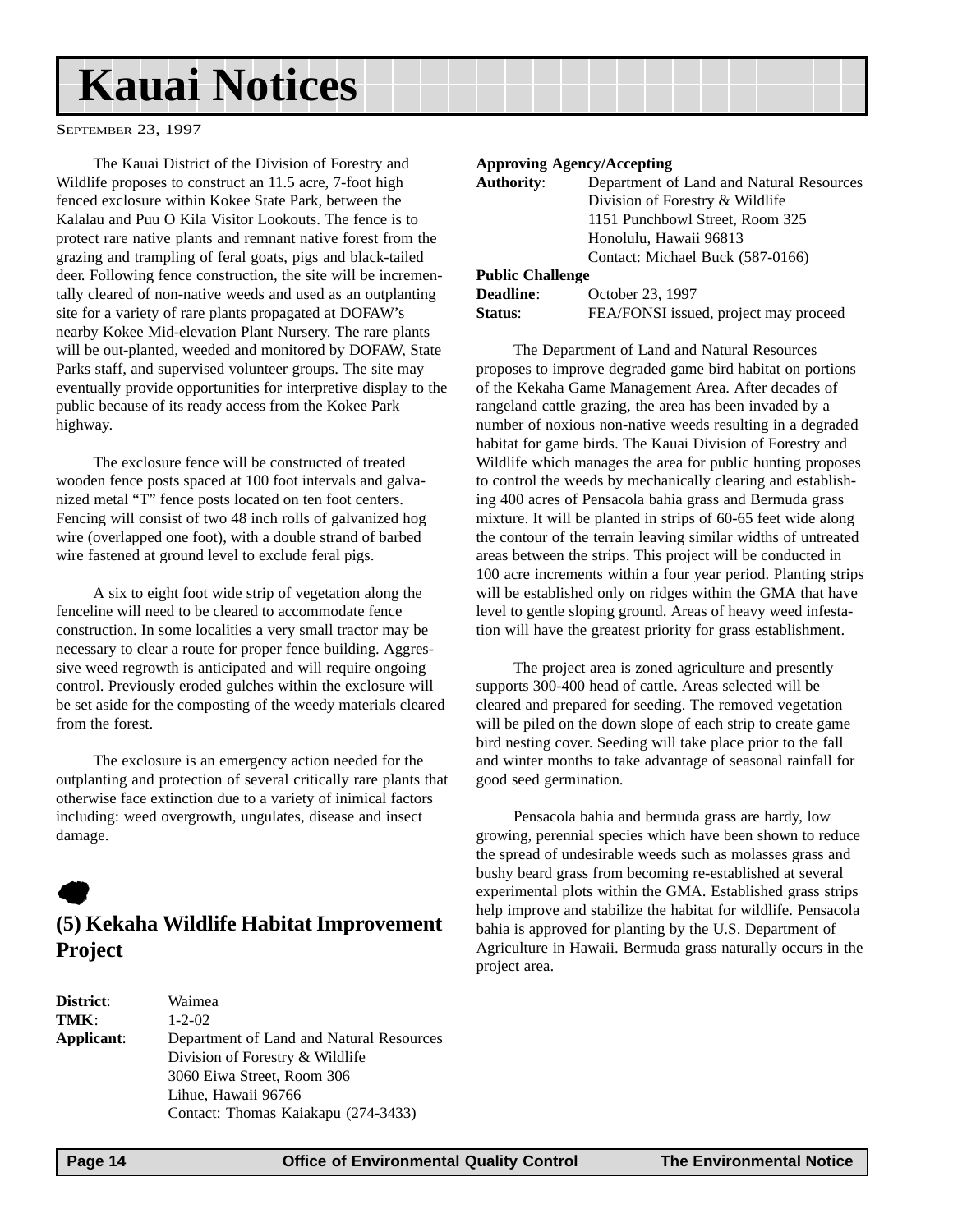## **Kauai Notices**

SEPTEMBER 23, 1997

### <span id="page-14-0"></span> $\bullet$ **(6) Koloa to Poipu Bypass Road**

| District:               | Koloa                                   |  |  |
|-------------------------|-----------------------------------------|--|--|
| TMK:                    | 2-8-02, 03, 04, 05, and 25              |  |  |
| Applicant:              | County of Kauai                         |  |  |
|                         | Department of Public Works              |  |  |
|                         | 4444 Rice Street, Suite 275             |  |  |
|                         | Lihue, Hawaii 96766                     |  |  |
|                         | Contact: Kenneth Kitabayashi (241-6622) |  |  |
|                         | <b>Approving Agency/Accepting</b>       |  |  |
| <b>Authority:</b>       | County of Kauai                         |  |  |
|                         | Department of Public Works              |  |  |
|                         | 4444 Rice Street, Suite 275             |  |  |
|                         | Lihue, Hawaii 96766                     |  |  |
|                         | Contact: Kenneth Kitabayashi (241-6622) |  |  |
| <b>Consultant:</b>      | Wilson Okamoto & Associates, Inc.       |  |  |
|                         | 1907 South Beretania Street, Suite 400  |  |  |
|                         | Honolulu, Hawaii 96826                  |  |  |
|                         | Contact: Earl Matsukawa (946-2277)      |  |  |
| <b>Public Challenge</b> |                                         |  |  |
| <b>Deadline:</b>        | October 23, 1997                        |  |  |
| Status:                 | FEA/FONSI issued, project may proceed   |  |  |

The County of Kauai Department of Public Works is proposing to construct the second phase of the Koloa to Poipu Bypass Road. The entire bypass road project was previously assessed in a State Environmental Impact Assessment (EIA) that was accepted as a Negative Declaration on October 24, 1983. Construction for the first phase of the project from Poipu to Weliweli Road was completed in 1993, however, the Governor of Hawaii subsequently rescinded State support for constructing the remainder of the road. The current proposal is to complete the bypass road using Federal funding. This EA was prepared in compliance with the National Environmental Policy Act, Federal Highways Administration, Chapter 343 HRS, and Chapter 200, Title 11 HAR, Department of Health.

The project is located in the south-central portion of Kauai, between the Poipu area and Koloa Town. The proposed action involves the construction of a 1.2 mile roadway from the terminus of the existing Phase I portion of the Koloa-Poipu Bypass Road at Weliweli Road to Maluhia Road at a point, approximately 0.25 mile north of its intersection with Koloa Town Road. The proposed road will parallel, and partially overlap an existing unpaved cane haul road. Where the proposed road will overlap the cane haul road, the cane haul road will be realigned alongside it. A culvert crossing

will be required at Waihohonu Stream. Most of the proposed road will occupy a 60-foot wide right-of-way. Two 12-foot wide asphalt-paved traffic lanes will be provided in each directions and will be flanked by an additional 6 feet of pavement forming the shoulder of the road. To attenuate traffic noise at residential developments along the proposed road, reinforced concrete sound barriers will be constructed.

The EA and FONSI are available for review at:

County of Kauai Department of Public Works Division of Engineering 4444 Rice Street, Room 275 Lihue, Kauai 96766 Attention: Mr. Kenneth Kitabayashi Chief, Engineering

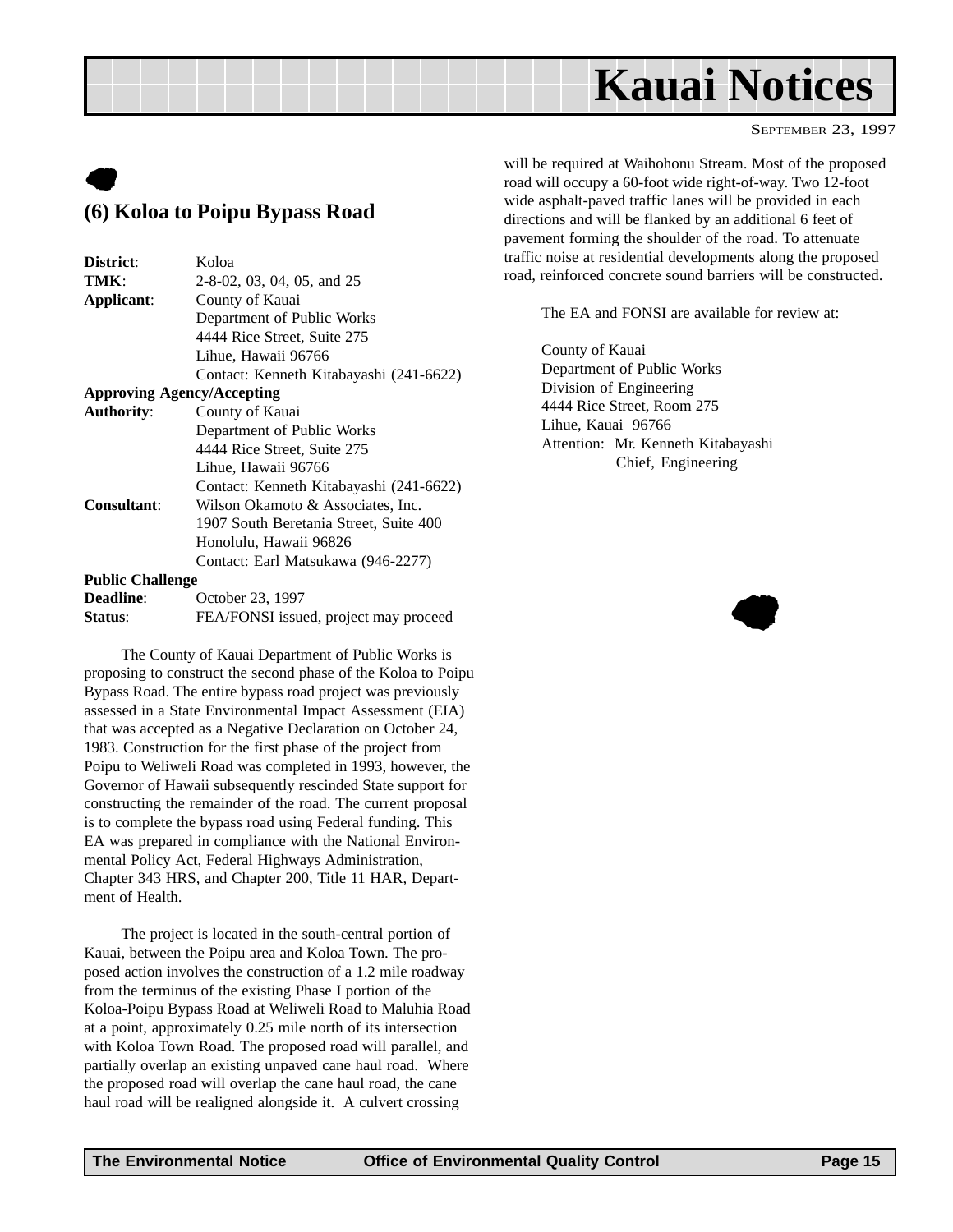## <span id="page-15-0"></span>**Shoreline Notices**

SEPTEMBER 23, 1997

#### **Shoreline Certification Applications**

Pursuant to §13-222-12, HAR the following shoreline certification applications are available for inspection at the DLNR District Land Offices on Kauai, Hawaii and Maui and at Room 220, 1151 Punchbowl St., Honolulu, Oahu (Tel: 587-0414). All comments shall be submitted in writing to the State Land Surveyor, 1151 Punchbowl Street, Room 210, Honolulu, HI 96813 and postmarked no later than fifteen (15) calendar days from the date of the public notice of the application.

| Case<br>No. | Date<br>Received | Location                                                                                  | Applicant                                       | Tax Map<br>Key    |
|-------------|------------------|-------------------------------------------------------------------------------------------|-------------------------------------------------|-------------------|
| $OA-549$    | 08/26/97         | Lot 1567, Ld Ct App 242 as shown on<br>Map 204, Puuloa, Ewa, Oahu (59-309 Ke<br>Nui Road) | Wesley Tengan for Robert<br>Schieve             | $5 - 9 - 20 : 10$ |
| $OA - 648$  | 09/10/97         | Parcel B, Puahuula, Kaneohe,<br>Koolaupoko, Oahu (44-006 Aumoana<br>Place)                | Hawaii Land Consultants for<br>Francis W. Stone | $4 - 4 - 22 : 8$  |

#### **Shoreline Certifications and Rejections**

Pursuant to §13-222-26, HAR the following shorelines have been certified or rejected by the DLNR. A person may appeal a certification or rejection to the BLNR, 1151 Punchbowl Street, Room 220, Honolulu, HI 96813, by requesting in writing a contested case hearing no later than twenty (20) calendar days from the date of public notice of certification or rejection.

| Case<br>No. | Date<br>Cert/Rej      | Location                                                                                                                            | Applicant                                                                          | Tax Map<br>Key  |
|-------------|-----------------------|-------------------------------------------------------------------------------------------------------------------------------------|------------------------------------------------------------------------------------|-----------------|
| $OA - 640$  | Certified<br>09/15/97 | Parcel A being a Por of Grant 464 to<br>Edwin O. Hall and Henry Dimond,<br>Waikane, Koolaupoko, Oahu (48-439<br>Kamehameha Highway) | Walter P. Thompson, Inc. for<br>Janette Chinen                                     | $4 - 8 - 03:43$ |
| OA-644      | Certified<br>09/15/97 | Lot 308, Ld Ct App 1095, Koolauloa,<br>Oahu (5723 Pahipahialua Place)                                                               | Gary Radzat, Trustee for<br>Dalrymple Family Trust                                 | $5 - 7 - 03:61$ |
| $MA-184$    | Certified<br>09/15/97 | Lot 47 of the Waiohuli-Keokea Beach<br>Lots, Second Series, Waiohuli &<br>Keokea, Kihei, Wailuku, Maui (1724<br>Halama Street)      | A & B Properties, Inc. for<br>Douglas Leffingwell Trust &<br>Patrica Denning Trust | $3 - 9 - 11:3$  |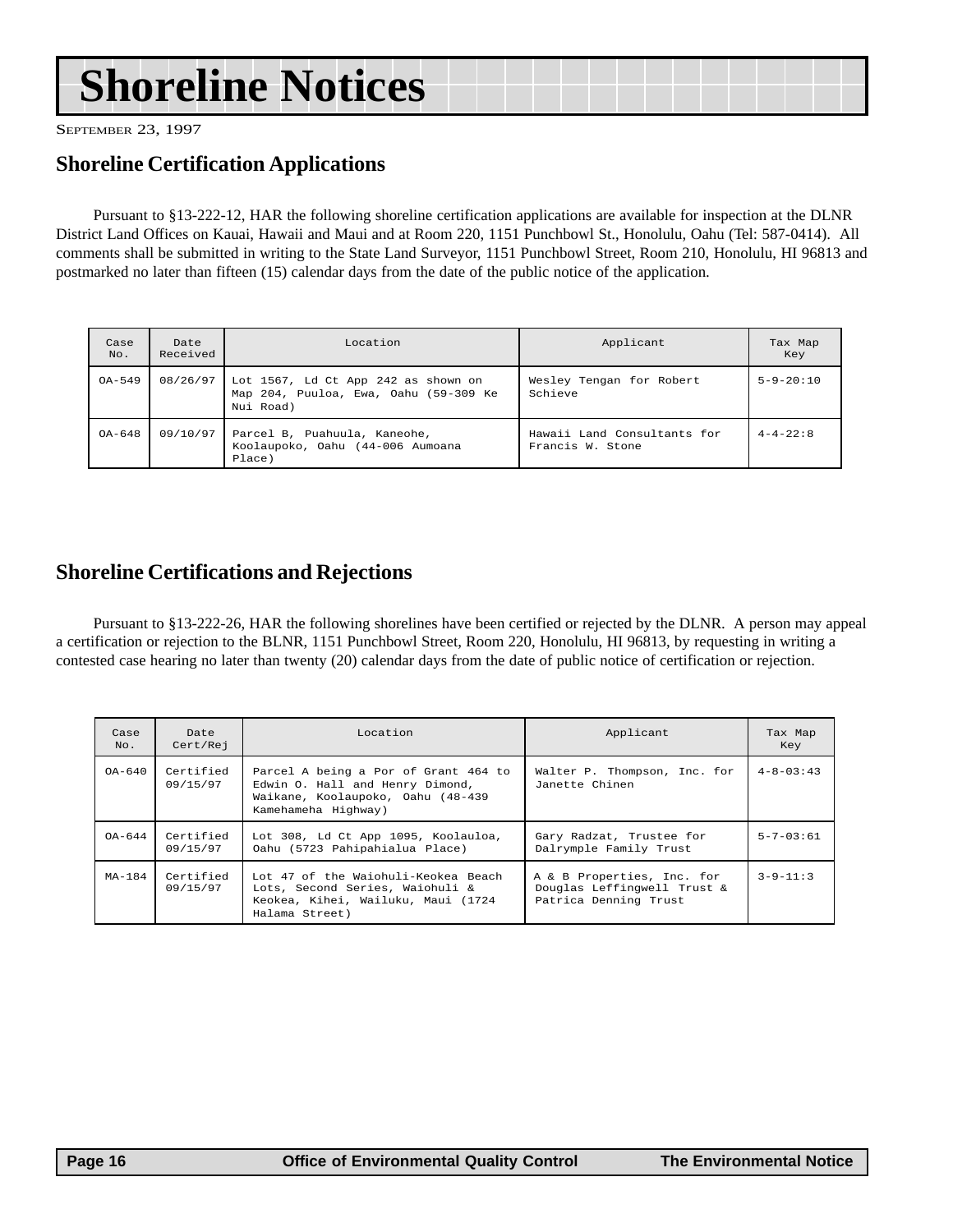## **Pollution Control Permits**

#### **Department of Health Permits**

The following is a list of some pollution control permits currently being reviewed by the State Department of Health. For more information about any of the listed permits, please contact the appropriate branch or office of the Environmental Management Division at 919 Ala Moana Boulevard, Honolulu.

| Branch &<br>Permit Type                                         | Applicant & Permit<br>Number                                                           | Project Location                                                                       | Pertiment<br>Dates           | Proposed Use                                                                    |
|-----------------------------------------------------------------|----------------------------------------------------------------------------------------|----------------------------------------------------------------------------------------|------------------------------|---------------------------------------------------------------------------------|
| CAB, 586-4200,<br>Noncovered Source<br>Permit                   | U.S. Navy, Pacific<br>Missile Range<br>Facility, Permit No.<br>$0120 - 01 - N$         | Makaha Ridge,<br>Kekaha, Kaua'i                                                        | <b>NA</b>                    | Two 600 KW and two 320<br>KW Diesel Enginer<br>Generators                       |
| CAB, 586-4200,<br>Covered Source<br>Permit                      | Kapa'a Generating<br>Partners, Permit No.<br>$0032 - 01 - C$ .                         | Kapa'a Landfill, 909<br>Kalani'ana'ole<br>Highway, O'ahu                               | NA,<br>issued<br>09/08/97    | 3.3 MW Gas Turbine                                                              |
| CAB, 586-4200,<br>Covered Source<br>General Permit              | Small Area Source<br>Drycleaning<br>Facility, General<br>Permit No. 0093-CG            | Located in the State<br>of Hawai`i                                                     | Comments<br>due<br>09/28/97. | Please call Darin Lum<br>or Carl Ibaan at 586-<br>4200 for more<br>information. |
| CAB, 586-4200,<br>Covered Source<br>General Permit              | Large Area Source<br>Drycleaning<br>Facility, General<br>Permit No. 0094-CG            | Located in the State<br>of Hawai'i                                                     | Comments<br>due<br>09/28/97  | Please call Darin Lum<br>or Carl Ibaan at 586-<br>4200 for more<br>information. |
| CAB, 586-4200,<br>Covered Source<br>Permit                      | U. S. Navy Public<br>Works Center, Permit<br>No. 0114-01-C                             | Barber's Point Naval<br>Air Station, O'ahu                                             | Comments<br>due<br>09/28/97  | Please call Darin Lum<br>or Carl Ibaan at 586-<br>4200 for more<br>information. |
| CAB, 586-4200,<br>Covered Source<br>Permit                      | Tosco Refining<br>Company, Permit No.<br>$0202 - 01 - C$                               | Honolulu Petroleum<br>Bulk Loading<br>Terminal, 411<br>Pacific St.,<br>Honolulu, O'ahu | Comments<br>due<br>09/28/97  | Please call Darin Lum<br>or Carl Ibaan at 586-<br>4200 for more<br>information. |
| CAB, 586-4200,<br>Covered Source<br>Permit                      | Kalaeloa Partners<br>L.P., Permit No.<br>$0214 - 01 - C$                               | Kalaeloa<br>Cogeneration Plant,<br>99-111 Kalaeloa<br>Blvd., Kapolei,<br>O`ahu         | Comments<br>due<br>09/28/97  | Please call Darin Lum<br>or Carl Ibaan at 586-<br>4200 for more<br>information. |
| CAB, 586-4200,<br>Covered Source<br>Permit                      | Hawaiian Cement,<br>Halawa Aggregate<br>Processing Facility,<br>Permit No. 0311-01-C   | 99-1100 Halawa<br>Valley Street,<br>Halawa, O'ahu                                      | Comments<br>due<br>09/28/97  | Please call Darin Lum<br>or Carl Ibaan at 586-<br>4200 for more<br>information. |
| CAB, 586-4200,<br>Covered Source<br>Permit                      | Pioneer Mill Co.,<br>Ltd., Permit No.<br>$0225 - 01 - C$                               | 380 Lahainaluna Rd.,<br>Lahaina, Maui                                                  | Comments<br>due<br>09/28/97  | Bagasse/Oil Fired<br>Boilers.                                                   |
| CAB, 586-4200,<br>Covered Source<br>Permit                      | Hawaiian Cement,<br>Pu'unene Aggregate<br>Processing Facility,<br>Permit No. 0252-01-C | Located at Camp 6,<br>Pu'unene, Maui                                                   | Comments<br>due<br>09/28/97  | Please call Darin Lum<br>or Carl Ibaan at 586-<br>4200 for more<br>information. |
| CAB, 586-4200,<br>Covered Source<br>Permit                      | U. S. Navy, Permit<br>No. 0110-01-C                                                    | Located at Pacific<br>Missile Range<br>Facility, Kekaha,<br>Kaua`i                     | Comments<br>due<br>09/28/97  | Two 600 kW and three<br>320 kW Diesel Fire<br>Generators                        |
| CAB, 586-4200,<br>Covered Source<br>Permit                      | Gay and Robinson,<br>Inc., Permit No.<br>$0218 - 01 - C$                               | Located at<br>Kaumakani, Kaua'i                                                        | Comments<br>due<br>09/28/97  | Bagasse/Oil Fired and<br>Seed Plant Boilers                                     |
| CAB, 586-4200,<br>Covered Source<br>Permit                      | Kekaha Sugar Co.,<br>Ltd., Permit No.<br>$0222 - 01 - C$                               | Located at 8315<br>Kekaha Rd., Kekaha,<br>Kaua`i                                       | Comments<br>due<br>09/28/97  | Bagasse/Oil Fired and<br>Seed Plant Boilers                                     |
| CWB, 586-4309,<br>Section 401 Water<br>Quality<br>Certification | U. S. Geological<br>Survey, Water<br>Resources Division,<br>File No. WQC 375           | Hanalei, Kaua'i                                                                        | Comments<br>due<br>10/04/97  | Limahuli Stream Crest-<br>Stage Gages                                           |
| CWB, 586-4309,<br>Section 401 Water<br>Quality<br>Certification | Voyager Submarines,<br>Hawai'i, File No.<br>WQC 376, 97-CW-WQC-8                       | 3/4 mile offshore of<br>Ala Moana Beach<br>Park, Honolulu                              | Comments<br>due<br>09/29/97  | Artificial reef<br>installation in water<br>depths of 100 feet                  |

**The Environmental Notice Office of Environmental Quality Control Page 17**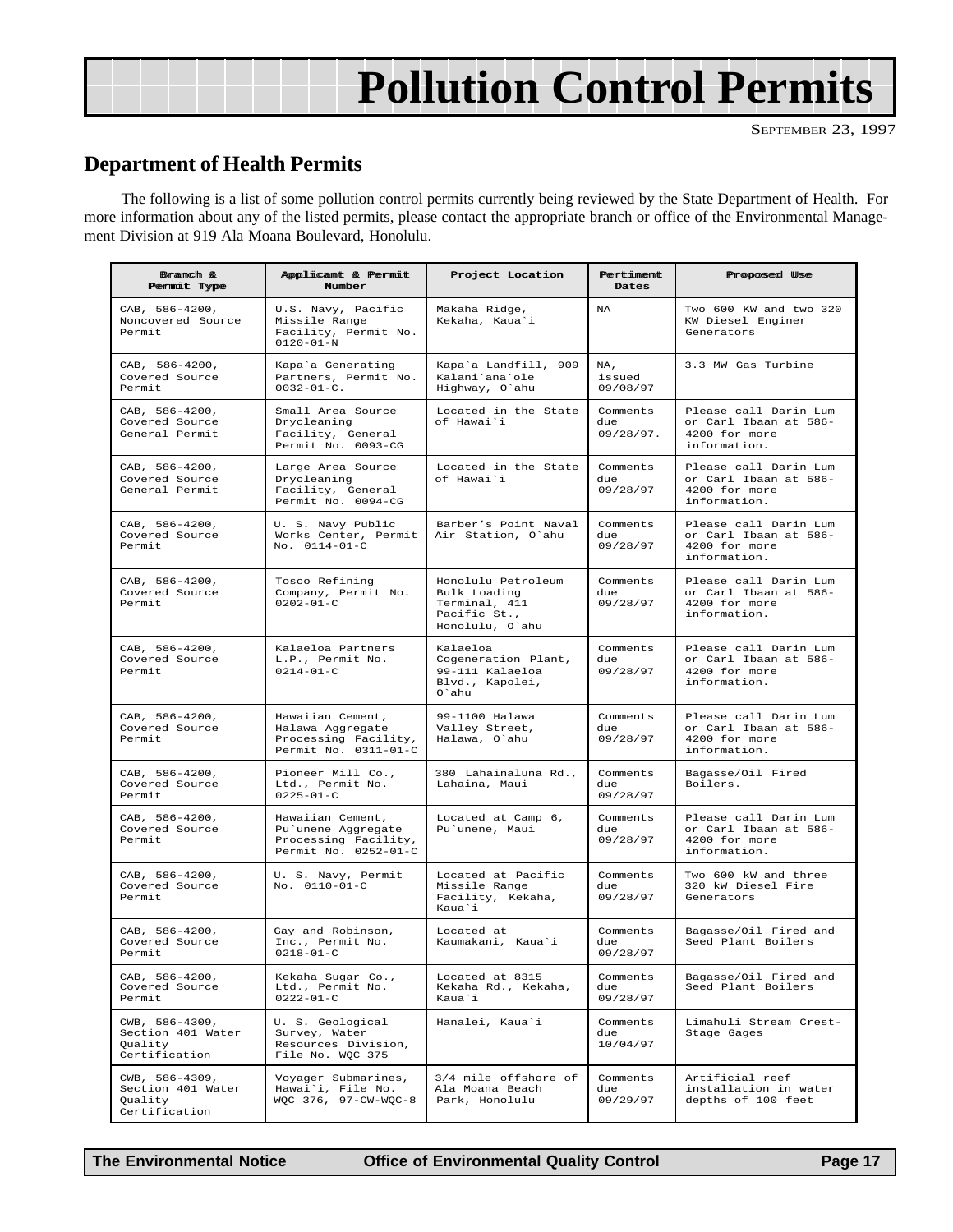## <span id="page-17-0"></span>**Federal Notices**

SEPTEMBER 23, 1997

#### **Waimanalo Bay Safety Zone for Amphibious Landing at Bellows Air Force Base**

The Coast Guard is establishing a temporary safety zone offshore of Bellows Air Force Base (AFB) in Waimanalo Bay on the island of O'ahu, Hawai'i. The safety zone is a square box approximately 4000 yards wide by 4000 yards long. This zone is needed to protect mariners and observers from possible safety and navigational hazards associated with a joint U.S. Navy and U.S. Marine Corps (USMC) amphibious landing of the USMC Thirteenth Marine Expeditionary Unit (MEU). Entry of vessels or persons into this temporary zone is prohibited unless authorized by the Captain of the Port (COTP). This regulation is effective from September 3, 1997 through September 4, 1997.

FOR FURTHER INFORMATION CONTACT: Lieutenant Michael Heisler, Port Safety and Security Branch, Marine Safety Office, Honolulu, Hawai'i, (808) 522-8260.

#### **Recovery Plan for Three Plants on Nihoa Island**

The U.S. Fish and Wildlife Service (FWS) is seeking public comment on a draft recovery plan for three federally listed endangered plant species known only from the island of Nihoa. The taxa and numbers of known remaining populations and individuals are as follows (# of colonies, # of individuals): *Amaranthus brownii* (4, 40), *Pritchardia remota* (4, 680), and, *Schiedea verticillata* (10, 359).

These three taxa grow only on Nihoa. Nihoa is part of the Hawaiian Islands National Wildlife Refuge. Due to the small number of existing individuals and their extremely limited distributions, these taxa and all of their populations are subject to an increased likelihood of extinction and/or reduced reproductive vigor from stochastic events. The objective of this plan is to provide a framework for the recovery of these three taxa so that protection by the Act is no longer necessary. Recovery efforts will focus on increasing monitoring, establishing *ex situ* collections of seeds and plants in botanical gardens, conducting applied research, controlling threats, increasing numbers on Nihoa, and exploring the feasibility and desirability of establishing the taxa on other Hawaiian islands.

#### **COMMENTS ON THE DRAFT RECOVERY PLAN RECEIVED BY NOVEMBER 3, 1997 WILL RECEIVE CONSIDERATION BY THE SERVICE.**

For more information call Chris Swenson, at 541-3441 (see 62 F.R. 46507, September 3, 1997).

#### **Addendum to the Recovery Plan for Moloka'i Plant Cluster**

The U.S. Fish and Wildlife Service (FWS) announces the availability for public review of a draft Moloka'i II: Addendum to the Recovery Plan for the Molokai Plant Cluster. Three taxa of plants, known only from the island of Moloka'i, are included in this plan. The plants are: *Cyanea dunbarii* (haha), *Lysimachia maxima*, and *Schiedea sarmentosa*. The three taxa grow in a range of vegetative communities (dry shrubland to wet forests) and elevational zones (lowland to montane). This draft plan Addendum supplements the Recovery Plan for the Moloka'i Plant Cluster finalized in September of 1996. A limited number of copies of the Moloka'i Recovery Plan remain available, although the Service is not seeking comments on that document.

#### **COMMENTS ON THE DRAFT RECOVERY PLAN ADDENDUM RECEIVED BY NOVEMBER 3, 1997, WILL BE CONSIDERED BY THE SERVICE.**

Copies of the draft recovery plan are available for review at the U.S. FWS, Pacific Islands Office, 300 Ala Moana Boulevard, Room 3108, P.O. Box 50088, Honolulu, Hawai'i 96850 and the Moloka'i Public Library, 15 Ala Malama Street, Kaunakakai. Requests for copies of the draft recovery plan addendum and written comments and materials regarding this plan should be addressed to Field Supervisor, Fish and Wildlife Office, at the above Honolulu address (see, 62 F.R. 46369, September 2, 1997).

#### **Visit to Honolulu and the Republic of the Marshall Islands**

The U.S. Department of Energy (DOE) has arranged a site visit (from September 20, 1997, through September 29, 1997) to Honolulu and the Republic of the Marshall Islands regarding the Department's medical program in the Republic of the Marshall Islands. This site visit is to provide potential applicants with further information about DOE's special medical care program in the Marshall Islands. For more information, please call Mr. William Jackson, DOE Field Program Manager in Honolulu at 422-9203 (voice) or 422- 9217 (facsimile) (see, 62 F.R. 46954, September 5, 1997).

#### **Notice of Public Fishery Meeting.**

The Western Pacific Fishery Management Council (Council) will hold a meeting of its Vessel Monitoring Systems (VMS) Committee. The VMS committee plans to discuss Hawaii longline VMS Data confidentiality, VMS data